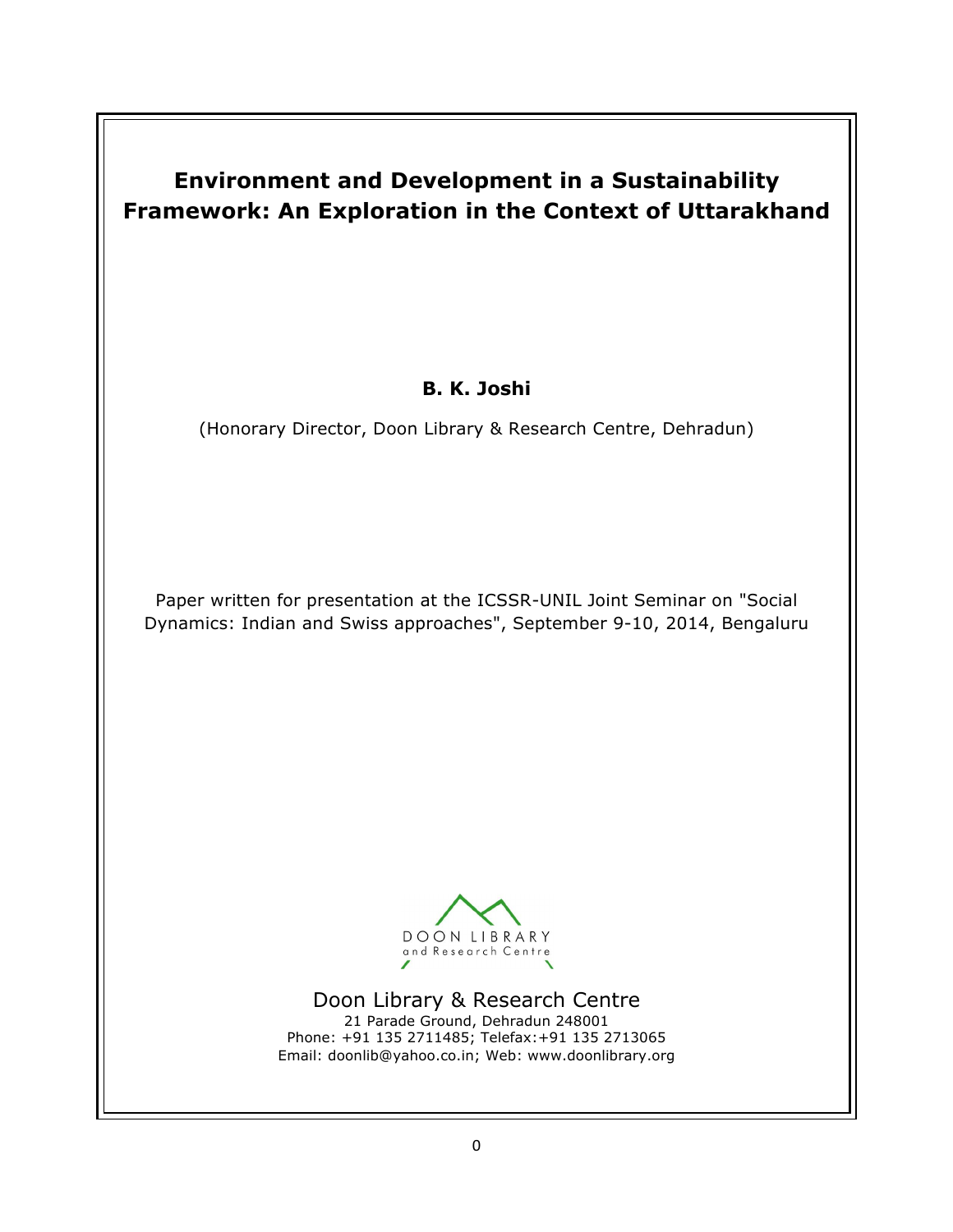### **Environment and Development in a Sustainability Framework: An Exploration in the Context of Uttarakhand**

#### **B. K. Joshi**

(Honorary Director, Doon Library & Research Centre, Dehradun)

*This paper is in three sections. Section I explores, albeit briefly, the concepts of sustainability,*  especially in its three forms of economic, social and environmental sustainability, and of *sustainable development. In Section II the issue of the relationship between environment and development in the Himalayan state of Uttarakhand has been examined. The backdrop to this discussion is provided by (i) the traumatic events following the flash flood of June 2013; and (ii) the experience of rapid economic growth in the state during the last decade accompanied by widening mountain-plain divide. Section III explores some of the ways in which the concept of sustainable development may be operationalised. This is only a preliminary exercise and needs to be fleshed out in greater detail.* 

#### I

The relationship between environment and development has acquired considerable importance the world over since the 1970s. Two important events in 1972 – the UN Conference on the Human Environment, also known as the Stockholm Conference; and the publication of *Limits to Growth* – the first report to the Club of Rome – brought to the fore the consciousness that we live in a finite world which may be endangered if the twin issues of thoughtless exploitation of natural resources by the developed industrialised countries, and persistence of poverty in the developing countries are not seriously addressed. Among the 26 principles forming part of the Stockholm declaration<sup>1</sup> at the conclusion of the conference the following deserve special mention in the context of this paper:

- The natural resources of the earth, including the air, water, land, flora and fauna and especially representative samples of natural ecosystems, must be safeguarded for the benefit of present and future generations through careful planning or management, as appropriate
- The capacity of the earth to produce vital renewable resources must be maintained and, wherever practicable, restored or improved
- Man has a special responsibility to safeguard and wisely manage the heritage of wildlife and its habitat, which are now gravely imperilled by a combination of adverse factors.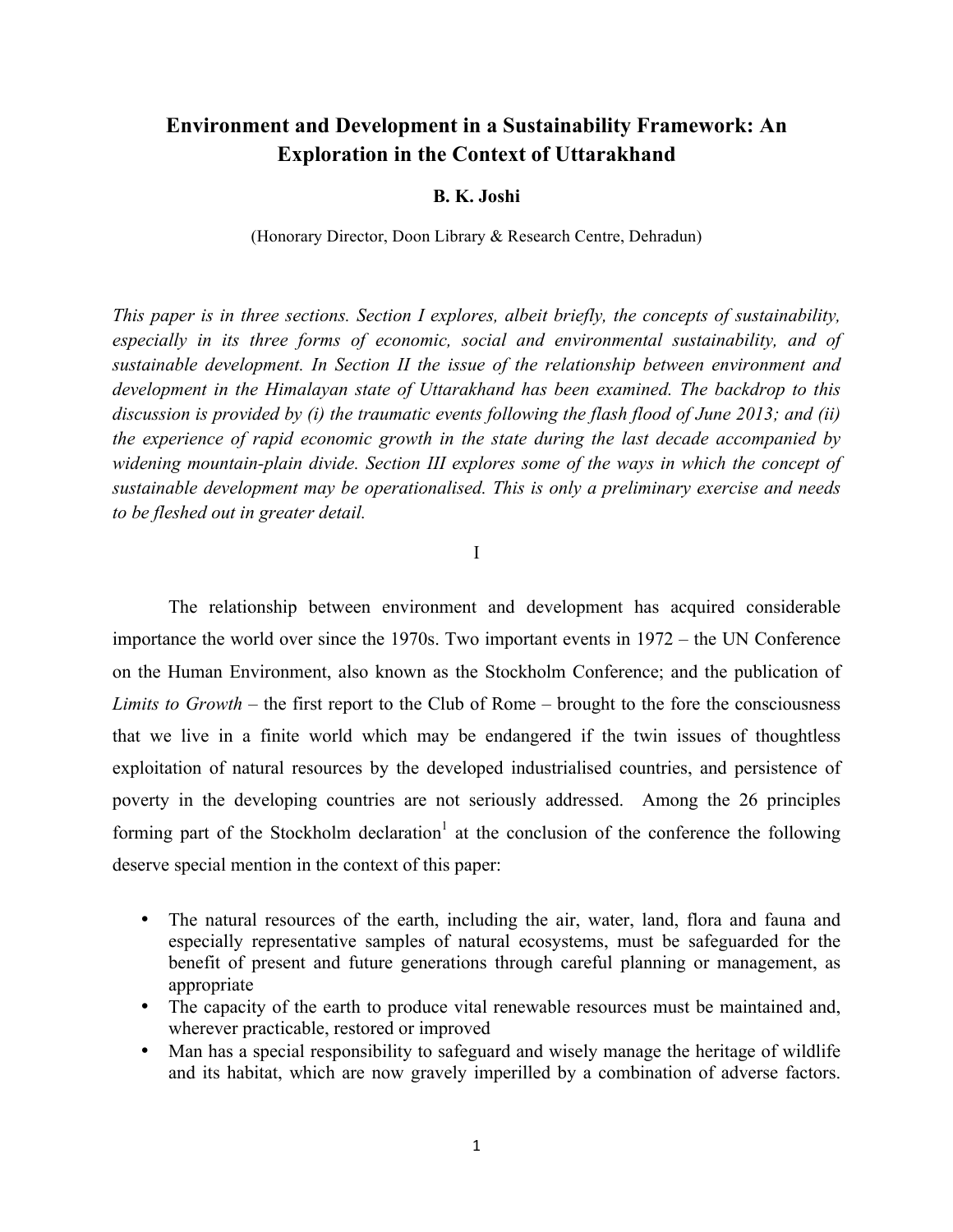Nature conservation, including wildlife, must therefore receive importance in planning for economic development

- The non-renewable resources of the earth must be employed in such a way as to guard against the danger of their future exhaustion and to ensure that benefits from such employment are shared by all mankind
- Economic and social development is essential for ensuring a favorable living and working environment for man and for creating conditions on earth that are necessary for the improvement of the quality of life
- Environmental deficiencies generated by the conditions of under-development and natural disasters pose grave problems and can best be remedied by accelerated development through the transfer of substantial quantities of financial and technological assistance as a supplement to the domestic effort of the developing countries and such timely assistance as may be required

According to the Club of Rome, *Limits to Growth* is a study about the future of our planet<sup>2</sup>. It was based on computer modeling of exponential economic and population growth with finite resource supplies. It produced computer simulations for alternative scenarios for different amounts of possibly available resources, different levels of agricultural productivity, birth control or environmental protection. Most scenarios resulted in an ongoing growth of population and of the economy until a turning point around 2030. The simulations showed that only drastic measures for environmental protection proved to be decisive for changing the behaviour of the system so that both world population and wealth could achieve stability and remain at a constant level. For this to happen strong political will was required to take necessary measures, which the countries of the world have not demonstrated as yet.

Within a decade of these two developments the concept of sustainable development became an important part of the discourse on environment and development. Much of the credit goes to the report of the World Commission on Environment and Development, generally known as the Brundtland Commission, which gave currency to the concept.<sup>3</sup> "One reason for its appeal" according to Barrett, Maler and Maskin (2014) "is that the alternative 'unsustainable development' is repugnant to anyone who thinks the continued existence of *Homo sapiens* is a realistic prospect. Another reason is that the concept can embrace a variety of 'worldviews'. But this, of course is also the problem with the concept. If it can mean almost anything, it will mean almost nothing. That is why so much effort has been devoted to understanding what it ought to mean." However, sustainability in the words of Pezzey and Toman (2002) "has proved a remarkably difficult concept to define and use precisely. Overlapping and conflicting definitions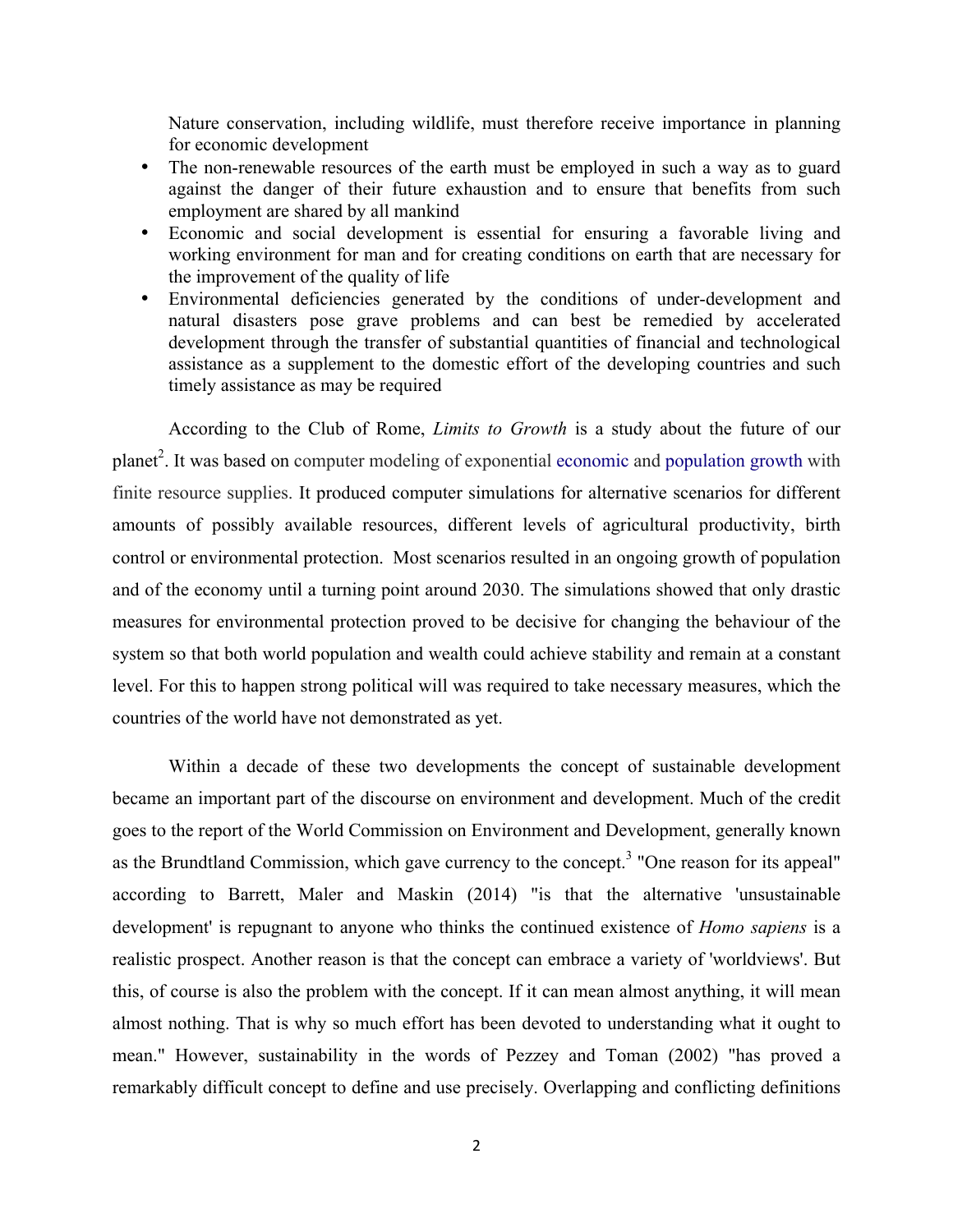rapidly proliferated. One result was that words such as "sustainability" and "sustainable" became common buzzwords—motherhood-and-apple-pie concepts mouthed approvingly by anyone from media moguls to multinational mining companies—that often meant nothing more than environmentally desirable, if that."

One of the most widely quoted definitions of 'sustainable development' is the one given by the Brundtland Commission: development that "meets the needs of the present without compromising the ability of future generations to meet their own needs". This definition has two crucial elements – the notion of needs and the idea of inter-generation equity. Need from the environmental perspective may be distinguished from want (as used by economists) and greed<sup>4</sup>. In the economists conception the dividing line between need and want is rather blurred as wants can easily become, or made to become, needs. In many instances meeting needs involves trade-offs presenting difficult choices before a society, which are far from easy to resolve especially in democratic systems. Thus, for instance, the need for higher food production in a country with high levels of poverty may conflict with the need to protect soil fertility by minimising the use of chemical fertilizers, or individual families' needs for firewood may conflict with the need to prevent erosion and conserve topsoil, or the need for electricity may result in high emission of green house gases causing acid rain on one hand and exacerbating climate change on the other. Then there is the question of whose needs have primacy: poor or rich people; people living in cities or in the countryside; the environment or the corporation; this generation or the next generation? When there has to be a trade off, whose needs should go first? Thus the concept of needs embodies a number of difficult moral and policy choices. Every society pursuing the path of sustainability has to resolve these issues in a manner that is not only in conformity with the idea of sustainability but also fair and equitable and acceptable to its members.

This concept of sustainability has been criticised on the ground that being defined vaguely in order to meet the needs of all stakeholders, it enables business to continue operations without being overly constrained by environmental concerns, while paying lip service to the needs of future generations, and being responsible for *un*sustainibility to a significant extent (Mckenzie, 2004: 2). The whole structure of modern capitalist economies is built on promoting consumerism, that is creating new wants leading to ever rising production and consumption. The pursuit of economic growth measured by GNP as the goal of development, on which there is remarkable consensus all over the world, does not admit the possibility of the process ever reaching finality or climax. According to Goodland (1995: 9) growth and development are distinct concepts: "Growth implies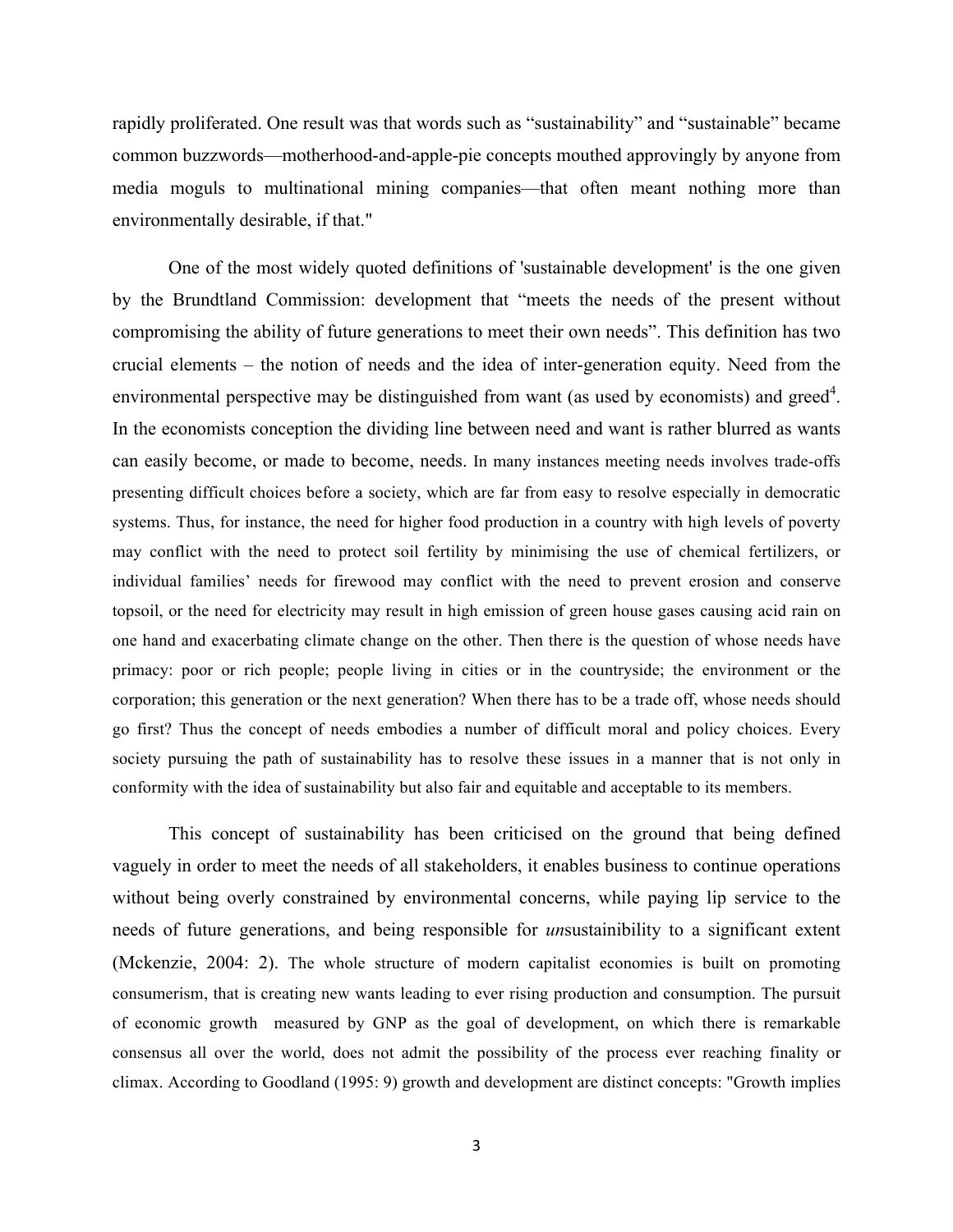quantitative physical or material increase; development implies qualitative improvement or at least change. Quantitative growth and qualitative improvement follow different laws. Our planet develops over time without growing. Our economy, a subsystem of the finite and nongrowing earth, must eventually adapt to a similar pattern of development without throughput growth." The notion of a limit to wants is therefore inherently antithetical to the idea of economic growth.<sup>5</sup> As a corrective the alternative notion of 'sustainable consumption', which has strong affinity with the idea of sustainable development, has acquired some currency. The Oslo Symposium on Sustainable Consumption, 1994 defines it as "the use of goods and services that respond to basic needs and bring a better quality of life, while minimising the use of natural resources, toxic materials and emissions of waste and pollutants over the life cycle, so as not to jeopardise the needs of future generations". It has been pointed out that "Underlying the current debate on sustainable consumption is a growing awareness that reforms in national economic policies are required to ensure that goods and services reflect environmental costs and so stimulate more sustainable production and consumption patterns...... There will be occasions when opportunities for economic growth conflict with moves towards sustainable consumption."6 Sustainable consumption presupposes both an increase in the efficiency of consumption as well as a change in consumption patterns and reduction in consumption levels in richer countries. The first of these is referred to as weak sustainable consumption because it does not require a basic change in the pattern of consumption since technological improvements and efficiency can lead to reduction in resource consumption. It is only when a basic change in patterns and reduction of levels of consumption takes place that we can talk of strong or real progress towards sustainable consumption.

Analyses and expositions of sustainability generally recognise three aspects or domains: environmental, economic and social. Many people also include cultural sustainability as a fourth domain, although it could also be subsumed under social sustainability. The interrelationship between these three aspects or domains is commonly represented by one of two models. The first model features three concentric spheres. The innermost circle represents the economy; it is surrounded by the circle representing society with the environment forming the outermost circle (Figure 1). The implications of this manner of representation are twofold: (i) economic domain is nested in the social domain; and (ii) economic and social domain are both dependent on the health of the environmental domain. This model has recently been forcefully put forth by R. Costanza *et al* (2012). They argue that in order to create sustainable prosperity, improve human well-being and social equity while significantly reducing environmental risks and ecological scarcity "we are going to need a new vision of the economy and its relation to the rest of the world that is better adapted to the new conditions we face." They posit a model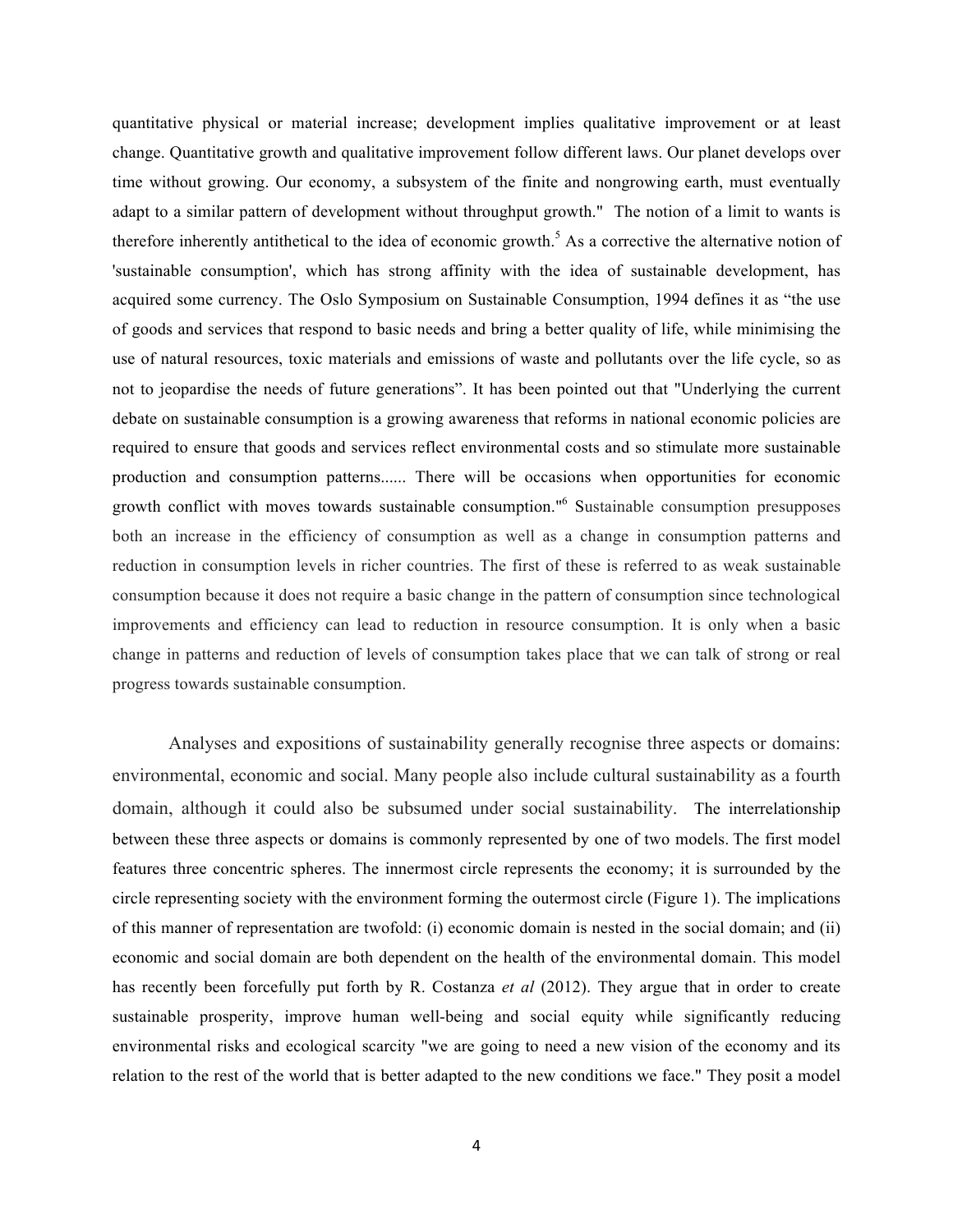of an economy based on the world-view and principles of ecological economics which includes the following ideas:

- 1) our material economy is embedded in society which is embedded in our ecological lifesupport system, and that we cannot understand or manage our economy without understanding the whole, interconnected system;
- 2) growth and development are not always linked and that true development must be defined in terms of the improvement of sustainable human well-being, not merely improvement in material consumption; and
- 3) balance of four basic types of assets (capital) are necessary for sustainable human well-being: built, human, social and natural capital (Costanza *et. al*., 2012: 4).



The second and more widely accepted model visualises these domains as three intersecting circles of equal size (Figure 2). The area in the centre common to the three circles represents the domain of sustainable development (see Mckenzie, 2004, 4-5). It is important to keep in mind that although both models relate to the inter-relationship of the three kinds of sustainability, the first does not go beyond the concept of sustainability in general, whereas the second includes the notion of sustainable development identified by the area of intersection of the three kinds of sustainability. In that sense it is more relevant to the discussion in this paper. From our point of view it would be relevant to understand the specific features of the three kinds of sustainability, so that a combination of the main elements of each may go into defining sustainable development.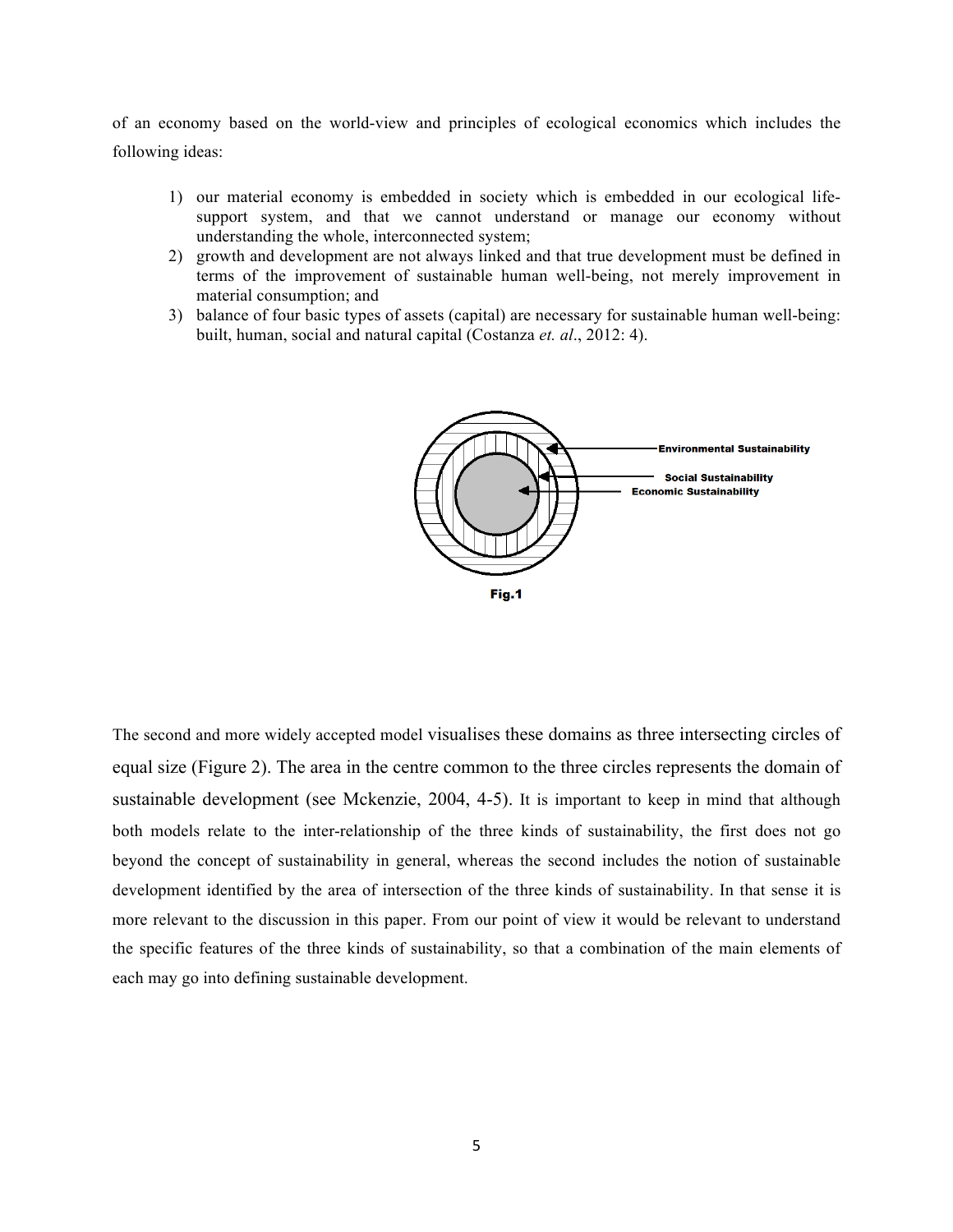

Goodland (1995: 3) has compared the three types of sustainability and summarised the distinctive features of each : social sustainability is promoted by values like cohesion, sodality, diversity, pluralism, cultural identity, compassion, tolerance, humility, love, forbearance etc. and is achieved by systematic community participation and strong civil society; economic sustainability implies 'maintenance of capital' or living off the interest while keeping capital stock intact, but what is needed is enlarging the concept of capital to include natural, social and human capital and adding the criteria of scale to the usual economic criteria of allocation and efficiency since it is scale that has posed a threat to natural capital; environmental sustainability seeks to improve human welfare by protecting natural capital – the source of raw materials – and the sink for wastes, implying that we must learn to live within the biophysical limits of our ecosystem leading to sustainable production and sustainable consumption. Environmental sustainability, according to Sutton (2004: 11) can be simply stated as "the ability to maintain the qualities that are valued in the physical environment." These qualities include human life, capabilities of the natural environment to maintain living conditions for all living beings such as clean water and air, and aspects of the environment that produce renewable resources such as water, timber, fish, solar energy etc. The aim of environmental sustainability is protection of life support systems ensuring survival of species, and maintenance of environmental quality. Economic sustainability ensures subsistence and equitable standard of living. Social sustainability results in capacity to solve social problems and ensure equitable quality of life. Morelli (2011) points out that a debate exists between supporters of a three-legged approach (i.e. simultaneously benefitting economy-society-environment) and those who view it as a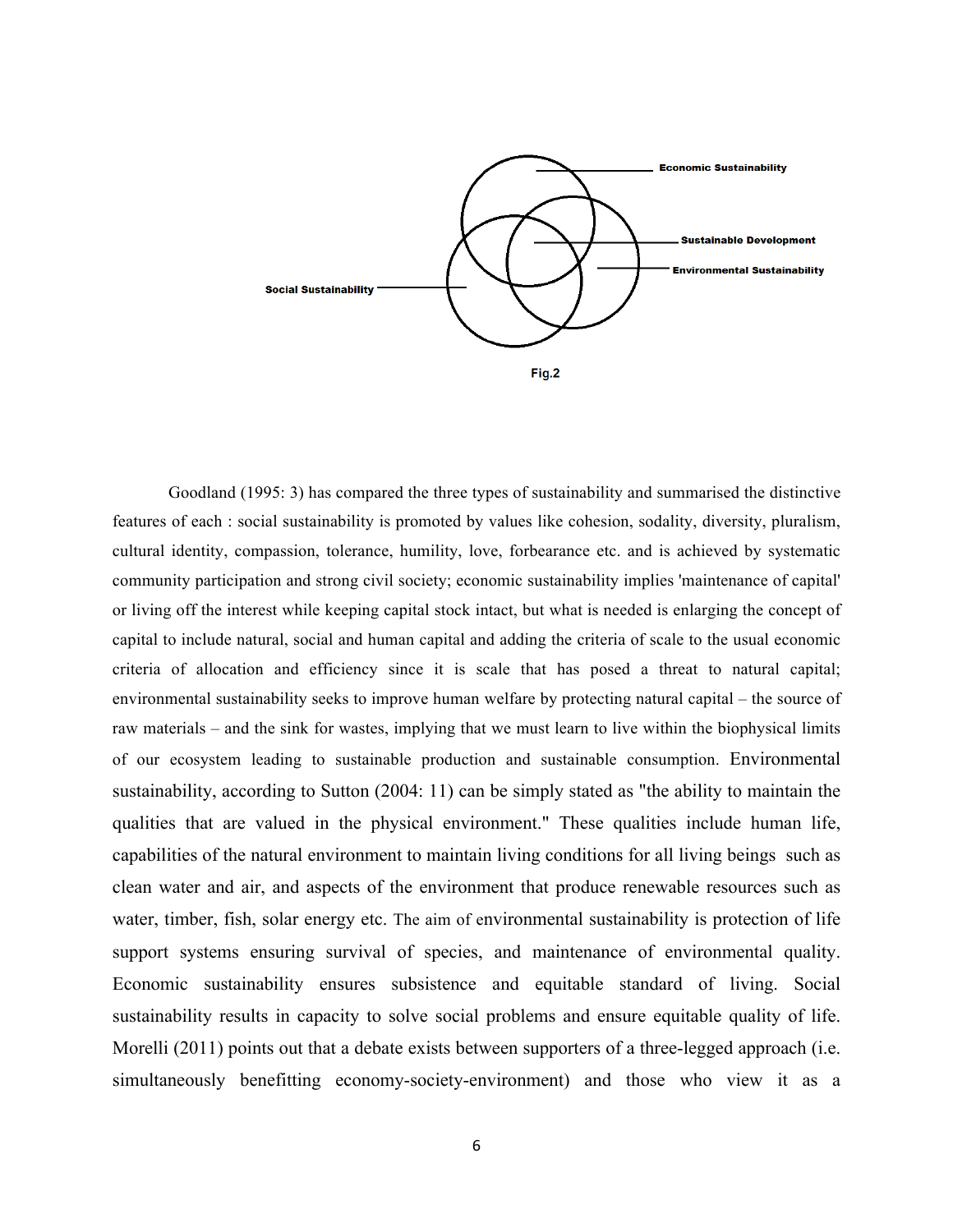relationship between human society and nature. As a result the concept is open to individual political and philosophical interpretations as against a scientific definition.

The importance attached by the world community to sustainablity can be gauged from the fact that it is included as a part of the Millenium Development Goals (Goal 7) adopted in 2000. Targets laid down for achieving the goal by 2015 include: integrating the principles of sustainable development into country policies and programmes and reversing the loss of environmental resources; and reducing biodiversity loss. It is a different matter that we are still far from achieving the target less than one year away from the target date.

Sustainability is also a key concept for ecologists. According to one ecological definition it refers to "meeting human needs without compromising the health of ecosystems" (quoted by Morelli 2011: 23). Morelli, however prefers the prefix environmental over ecological, as it includes the interaction of humans with the ecosystem. Sutton (2004: 16-17) refers to ecologically sustainable development defined as "development that improves the total quality of life, both now and in the future, in a way that maintains the ecological processes on which life depends." Its objectives include: enhancing individual and community well-being while safeguarding the well-being of future generations; ensuring equity between and within generations; protecting biological diversity; and maintaining essential ecological processes and life support systems, all characteristics that are very similar to those of sustainable development. However, it needs to be recognised that the ecologists' concept has a strong scientific basis, and as such makes use of concepts that do not figure in the analysis of social scientists and policymakers. To that extent it differs fundamentally from the social science and policy-based understanding of sustainability.<sup>7</sup> Morelli (2011: 23) has attempted to combine the environmental and ecological perspectives to claim that "environmental sustainability could be defined as a condition of balance, resilience, and interconnectedness that allows human society to satisfy its needs while neither exceeding the capacity of its supporting ecosystems to continue to regenerate the services necessary to meet those needs nor by our actions diminishing biological diversity." In the same vein Mulder and Van Den Bergh (2001) too have attempted to interpret economic sustainablity by using ecological ideas by claiming that "integrating sustainable development into environmental economics requires that the latter has to address 'irreversibility',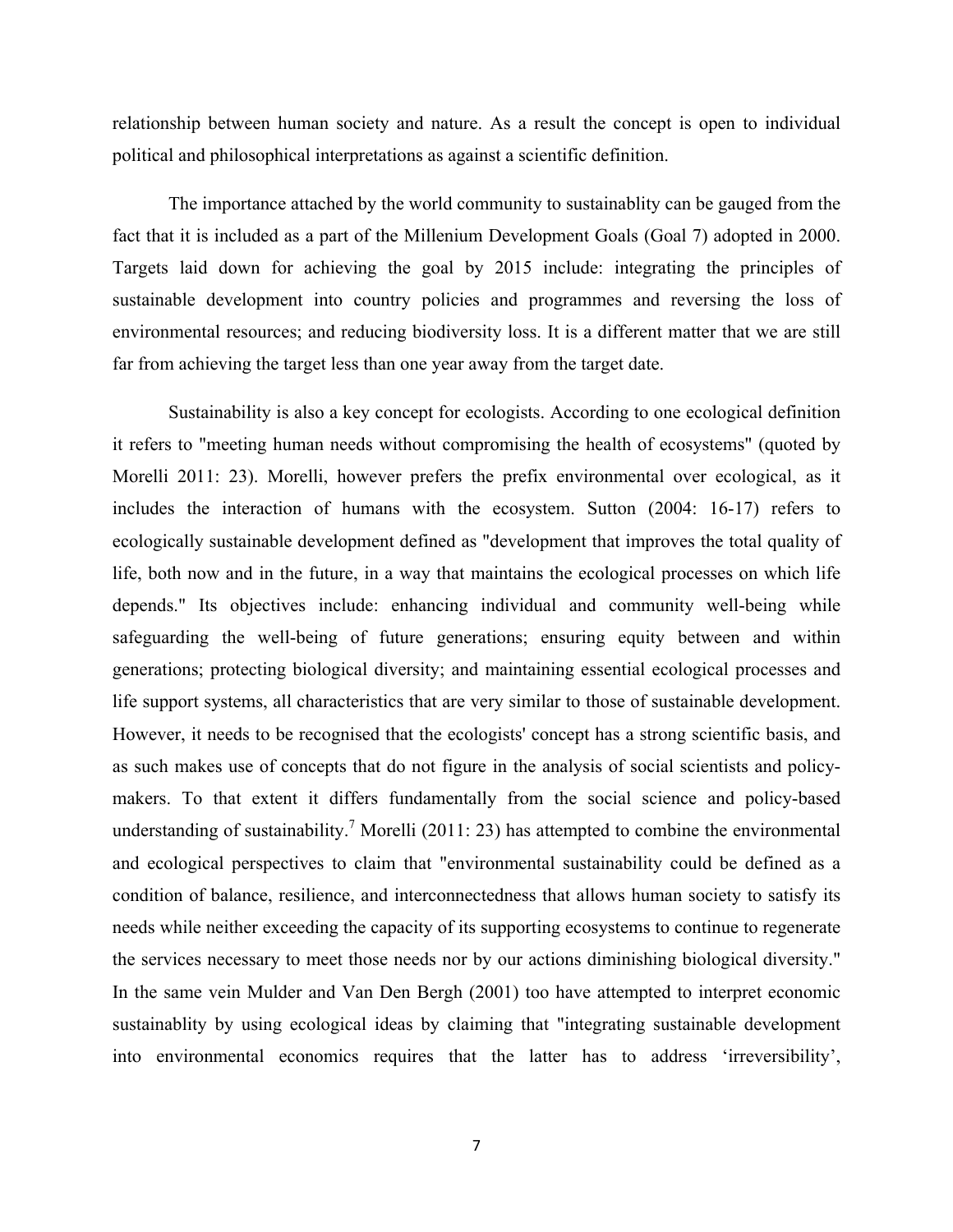'uncertainty', and (non-linear) 'dynamic feedback processes', because these are key characteristics of the interaction between economic and ecological processes."

A strong egalitarian approach to the notion of sustainability has been adopted by Anand and Sen (2000) who have analysed economic sustainability from an ethical perspective. According to them the "demand of sustainability is a particular reflection of universality of claims – applied to the future generations *vis a vis* us." They go on to claim that "universalism also requires that in our anxiety to protect the future generations, we must not overlook the pressing claims of the less privileged today. A universalist approach cannot ignore the deprived people today in trying to prevent deprivation in the future" (p.2030). Carrying the argument further they assert that "sustainability cannot be left entirely to the market. The future is not adequately represented in the market – at least not the distant future – and there is no reason that ordinary market behavior will take care of whatever obligation we have to the future. Universalism demands that the state should serve as a trustee for the interests of future generations" (p.2034).

Summing up this brief review of sustainability and sustainable development we may say that though there is still considerable debate on the precise meaning of sustainable development, yet as Mulder and Van Den Bergh (2001) point out "a broad consensus exists that it means that economic activities should be consistent with: sustainable use of renewable natural resources, protection of ecosystem features and functions, preservation of biological diversity, a level of harmful emissions remaining below critical (assimilative) thresholds, and avoidance of irreversible damage to the environment and nature" (p. 111). And, we may add, it implies a qualitative change that goes beyond mere growth in quantitative economic terms and encompasses social and environmental dimensions while maintaning the integrity of the life sustaining processes of the ecosystem and ensuring inter-generation and intra-generation equality and at the same time protecting the interests of the deprived and vulnerable groups.

II

The issue of the relationship between environment and development and the urgent necessity of promoting sustainable development is of particular salience in mountain areas, especially the Himalayas, which have been variously characterised as the 'Third Pole' and a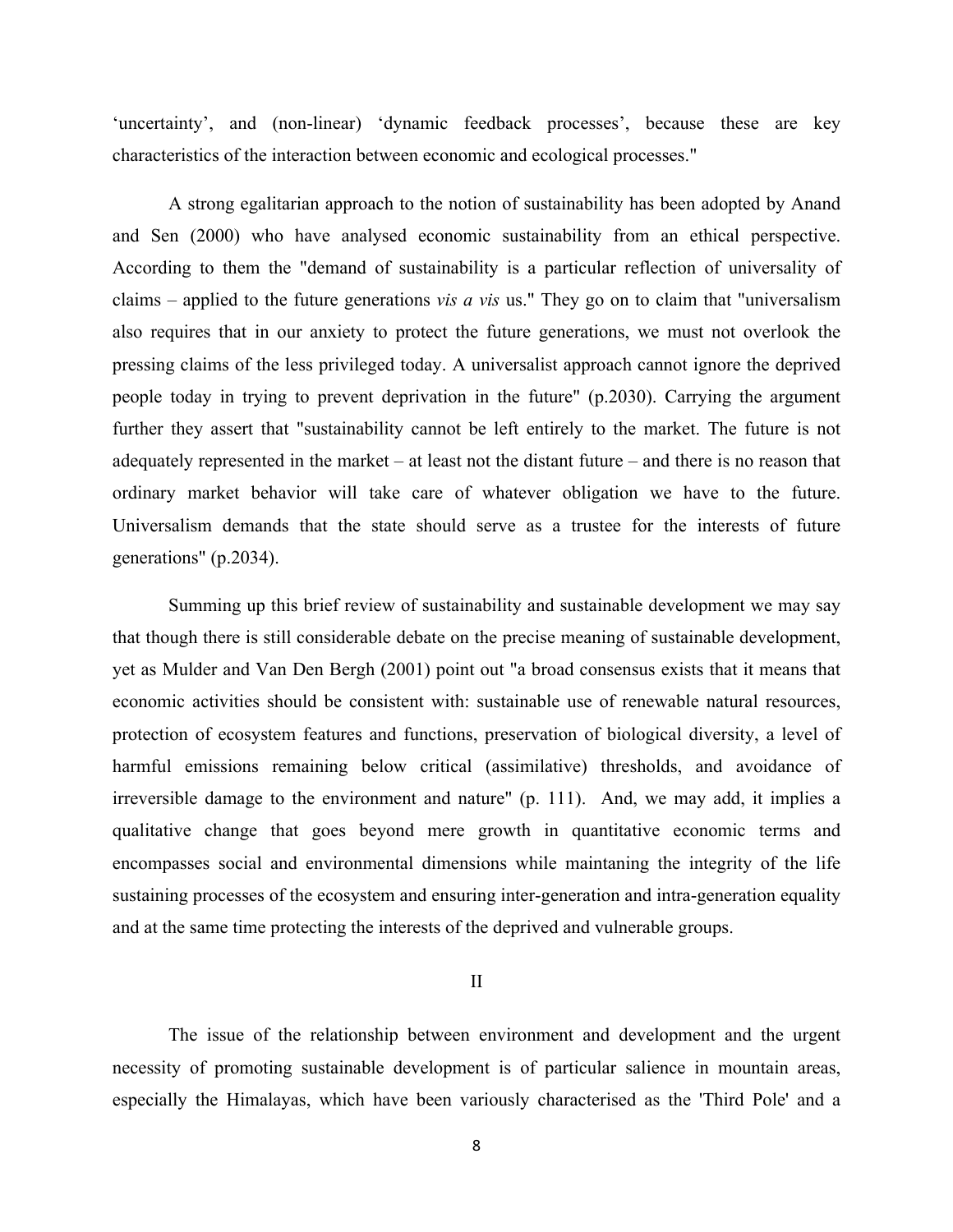'Water Tower' owing to the vast store of fresh water – third largest after the Antarctica and the Arctic – stored in its numerous glaciers numbering over 15,000. Its glaciers are the source of three large river basins – Indus in the west, Ganga in the central part and Brahmaputra in the east, which together are home to over 600 million people.<sup>8</sup>

The importance of striking a balance between environmental and development concerns, especially in mountain areas, has been recognised and underlined at the international level as well as the national level in India. Chapter 13, Para 1 of Agenda 21 titled "Managing Fragile Ecosystems: Sustainable Mountain Development", adopted at the UN Conference on Environment and Development, 1992 refers to the special need for sustainable mountain development, with the mountains being recognised as a fragile ecosystem. In the words of this document:

Mountains are an important source of water, energy and biological diversity. Furthermore, they are a source of such key resources as minerals, forest products and agricultural products and of recreation. As a major ecosystem representing the complex and interrelated ecology of our planet, mountain environments are essential to the survival of the global ecosystem. Mountain ecosystems are, however, rapidly changing. They are susceptible to accelerated soil erosion, landslides and rapid loss of habitat and genetic diversity. On the human side, there is widespread poverty among mountain inhabitants and loss of indigenous knowledge. As a result, most global mountain areas are experiencing environmental degradation. Hence, the proper management of mountain resources and socio-economic development of the people deserves immediate action.

In India, it was realised as early as 1985 that the development of mountain areas had to be in conformity with their environment, even though development planning was largely articulated and practiced within the framework of economic growth. The *Report of the Working Group on Hill Area Development for the Seventh Five Year Plan, 1985-90* (June 1985: Para 2, p.2) acknowledged:

...development of the hilly areas in the country cannot be understood in isolation from the adjoining plains, with which their economy is closely inter-related. The hilly areas influence the climate of the plains, encysting the catchments and the watersheds of several major river systems that flow to the plain. They abound in forests, plants and mineral wealth as well as hydel energy resources. The experience of development planning during the period before the Fifth Plan has increasingly underlined the realisation that unless adequate programmes are evolved for conservation and proper utilisation of the resources of the hill areas, not only will the problems of these areas continue to remain unsolved, but the economy of the plains may also come to grief.

The Working Group then goes on to emphasise that "The ecological systems of both the hills and the plains must become sustainable in the long run. If the ecology of the hills is disrupted to meet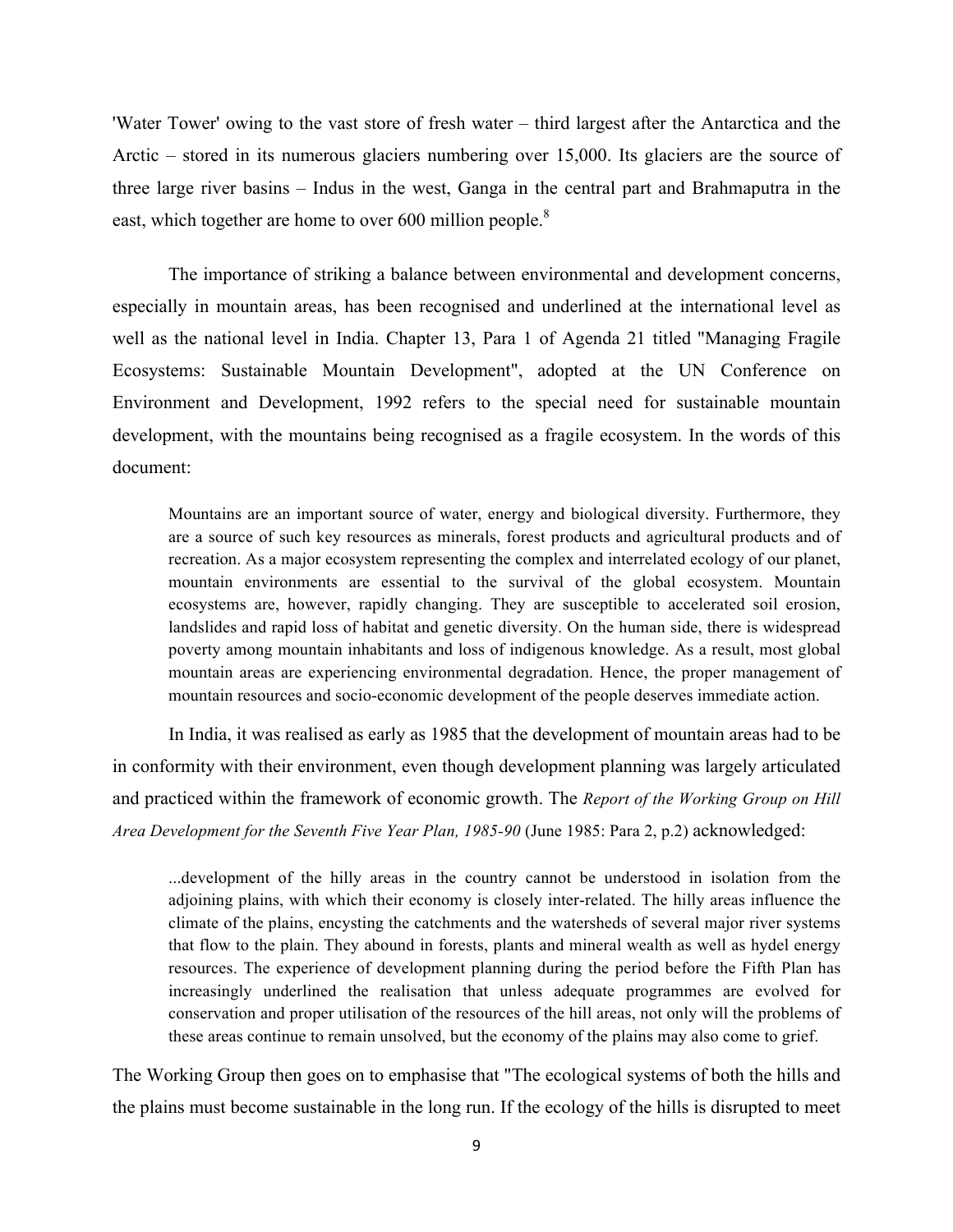the short-term requirements of a growing population, the economy of the plains also will be disrupted." (Para 5)

The relationship between environment and development has come to acquire new, and urgent importance in the Himalayan state of Uttarakhand. The devastation and large scale loss of life and property and extensive damage to and destruction of physical infrastructure caused by the flash-flood of June 16-17 2013 – generally referred to as the *Himalayan Tsunami* – has provided an element of urgency to the issue. It is now being realised that though the cause of the tragedy was a natural event – excessive and continuous rainfall over a forty eight hour period – the large scale loss of human life and property and destruction of infrastructure like roads, bridges, water supply, irrigation channels, public buildings etc., that followed was largely due to human causes (Prakash, 2013). The northern belt of Uttarakhand bordering Tibet in the districts of Chamoli, Uttarkashi, Bageshwar and Pithoragarh received heavy to very heavy rainfall – in excess of 400 percent of normal – during June 16-17, 2013 due to the collision of two major weather systems – a western disturbance and the monsoon. According to a report of the National Institute of Disaster Management (Prakash, 2013):

This heavy precipitation resulted into the swelling of rivers, both in the upstream as well as downstream areas. Besides the rain water, a huge quantity of water was probably released from melting of ice and glaciers due to high temperatures during the month of May and June. The water not only filled up the lakes and rivers that overflowed but also may have caused breaching of moraine dammed lakes in the upper reaches of the valley, particularly during the late evening on 16 June and on the next day i.e. 17 June 2013, killing about several hundred persons, thousands missing and trapping about a hundred thousand pilgrims. Numerous landslides also took place after these heavy rains and toe erosion of the slopes by the high velocity and volume of water loaded with sediments, stones, rocks and sand. The landslides and toe erosion by the river caused breaching of the roads / highways at many places and washed away several bridges (steel girder bridges, beam bridges, suspension/cable bridges). The Alaknanda and its tributary Mandakini occupied their flood ways and started flowing along the old courses where human habitation had come up with passage of time (when the river had abandoned this course and shifted its path to the east side). Thus, the furious river destroyed the buildings and other infrastructure that came in its way.

Roads, bridges, buildings, hotels and guest houses etc. were allowed to be constructed on the flood-way of major Himalayan rivers in complete disregard of the fact that a major flood, not unknown in the high and mid-Himalayas, would cause heavy destruction (Kunwar, 2013).

.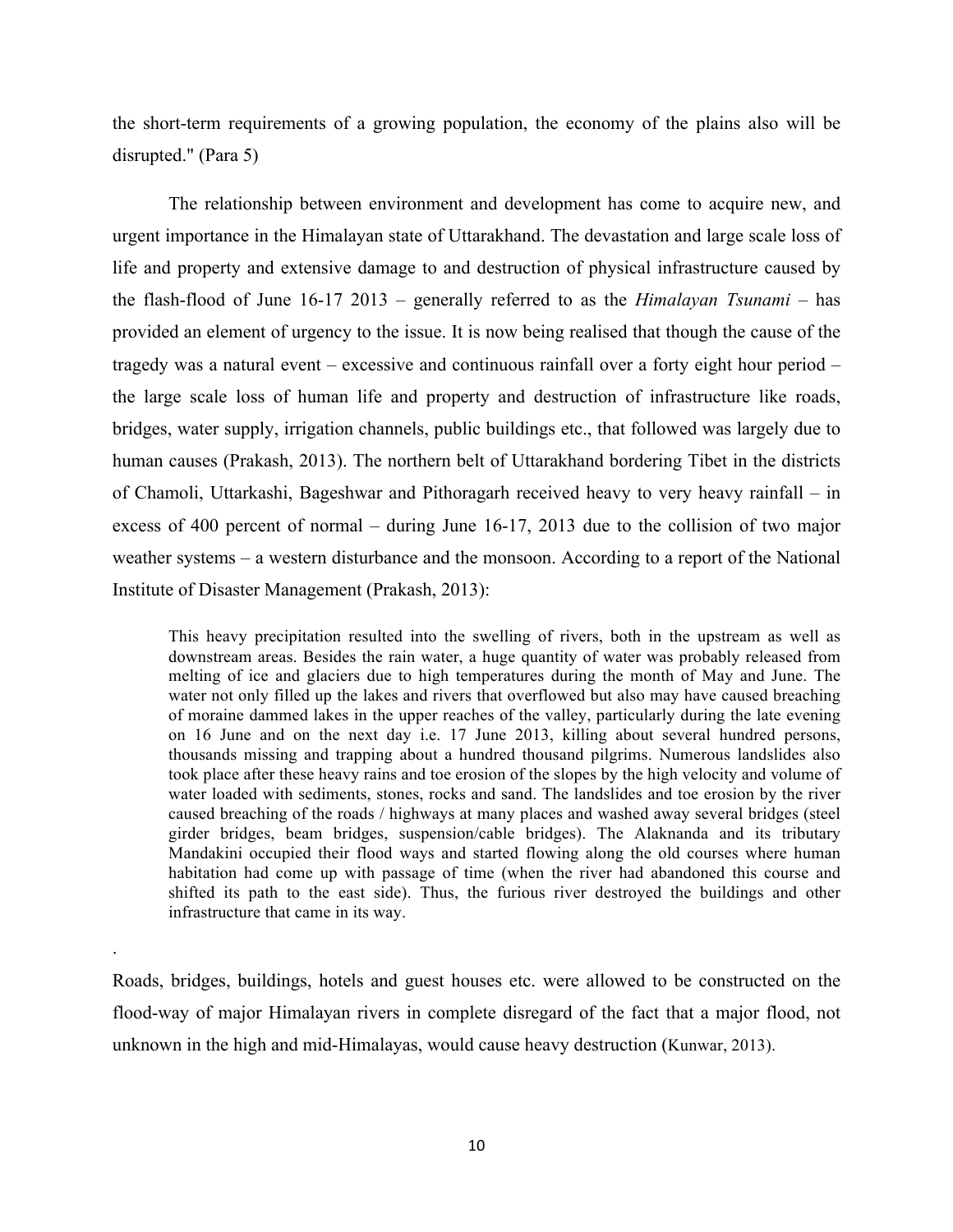The unfortunate incident of June 2013 leading to tragic loss of life and property on an unprecedented scale, recalls to mind the debate generated in the mid 70s and 80s on the Theory of Himalayan Environmental Degradation that was quite influential for a time. The theory is generally associated with the widely quoted work of Erik Eckholm (1976). The burden of the theory is that a vicious circle of degradation of the Himalayan resource base, mainly forests, has been set in motion by rapid increase in population. The massive deforestation in the Himalayas (estimated to be about the half of the forest area in Nepal between 1950 and 1980) results in (i) heavy water run-off and depletion of soil, (ii) increase in flooding and massive siltation in the plains, (iii) lower water levels and the drying up of springs and wells during the dry season, and (iv) rapid siltation of reservoirs and abrupt changes in the course of rivers. Its main assumptions came to be challenged at the end of the 80s, especially by Jack Ives and Bruno Messerli in *The Theory of Himalayan Degradation* published in 1989. Although the theory was initially propounded by Eckholm in the context of Nepal, Ives and Messerli pointed out that the Kumaun and Garhwal Himalaya (constituting a major part of present-day Uttarakhand) also appear to fall within the area affected by degradation, but with two additional components: (i) the excessive commercial cutting of mountain forests to meet the demand for timber mainly from the urban centres in the plain areas; and (ii) the extensive development of mountain roads, especially as a security response after the border war of 1962 with China. The theory tended to lay the blame for much of the degradation on the people of the Himalayas by emphasising rapid population growth on the one hand and poor agricultural practices like inappropriate construction and poor maintenance of terraces. Ives and Messerli argued that far from being a part of the problem, the local people were in fact the solution – repairing terraces and setting right the impact of heavy rains much quicker than natural processes.

Although the Theory of Himalayan Environmental Degradation is no longer accepted as a correct appreciation of the dilemma facing the Himalayan states, there are elements of it which appear to have seen a revival. For instance the magnitude of damage caused by the 2013 Uttarakhand disaster has been attributed to thoughtless and excessive interference, under the influence of short-term economic gain, with the environment. Thus roads, hotels, guest houses, shops, hydropower projects and other buildings were allowed to be constructed along the floodways of rivers, and the muck and debris from construction disposed of by dumping into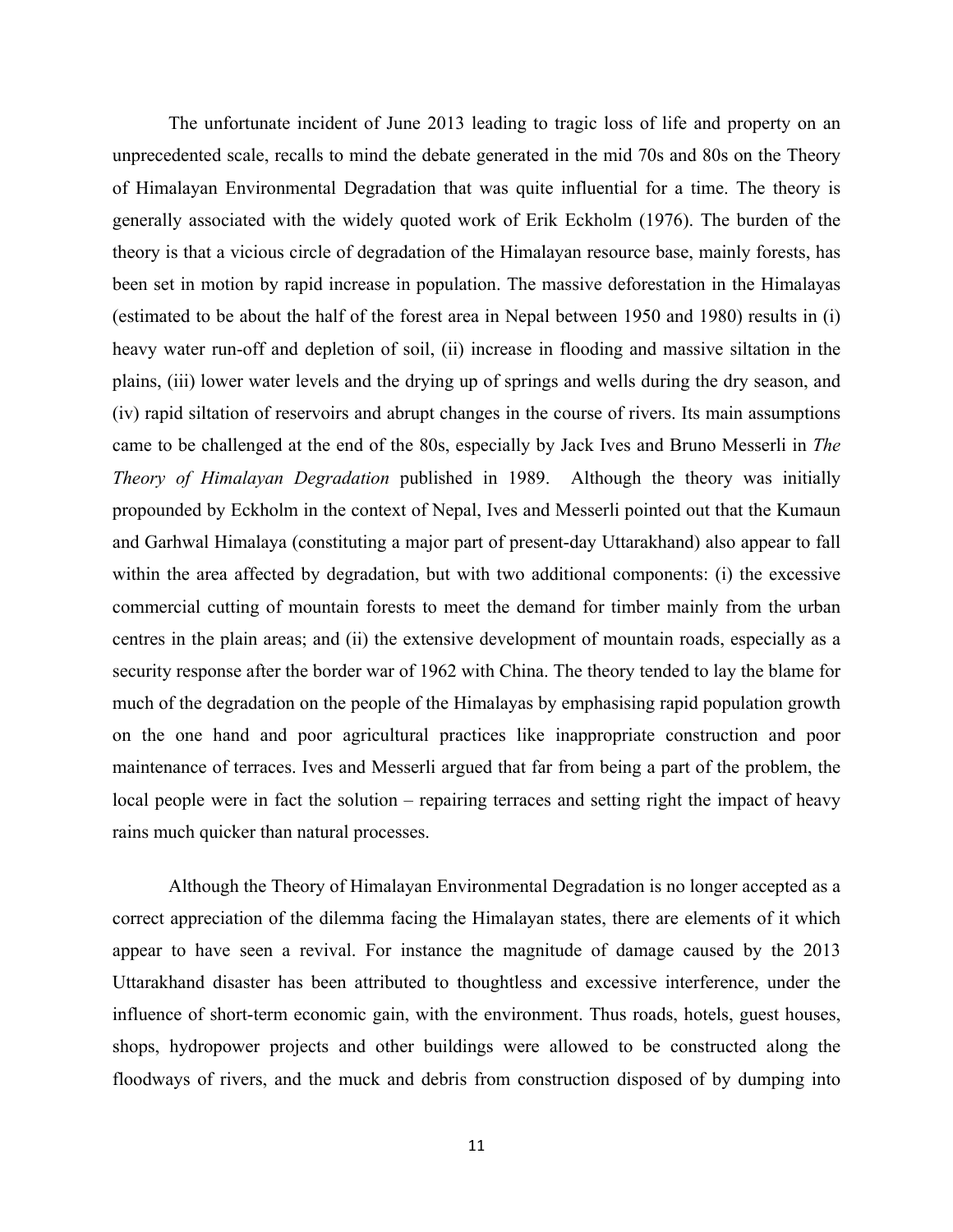rivers. As a result river beds were raised adding to the threat of floods. Responsibility in this regard is not only that of the people, although they are not completely blameless, but to a large extent it lies with government agencies responsible for some of the large construction projects.

A recent study of forest degradation in the Himalayas (Baland, Das and Mookherjee, 2014) refers to three main hypotheses about factors driving environmental degradation in developing countries. One, the "Poverty-Environment Hypothesis" (which finds support in the Bruntland Commission report) asserts that the root cause of environmental problems is poverty; degradation occurs due to exploitation of common property resources by the poor. Hence solutions to environmental problems lie in eradicating or ameliorating poverty, which may be done either through faster economic growth or through state-sponsored anti-poverty programmes, or better still a combination of the two. In sharp contrast is the view that lays the blame for environmental problems on economic growth, which increases the demand for environmental resources. A third view that occupies the middle ground between these two extremes has been referred to as the "Environmental Kuznets Curve" which holds that in the initial stages of economic growth environmental problems tend to get worse; but after passing a certain threshold of per capita income they ease out. There are other views too that stress the importance of local institutions, community property rights and control and monitoring by local communities in preventing environmental, especially forest, degradation. On the basis of empirical examination of various factors generally identified for forest degradation in the Himalayas, the authors conclude: "Without some kind of effective government intervention, the future of Himalayan forests appear somewhat bleak. Forest degradation in this region is related to the unregulated extraction of firewood and fodder, which has led to an alarming decline in the quality and resistance of trees in the region (p.230)". They go on to assert:

........ it is unclear that local inhabitants perceive this degradation as an important problem, or that they are acting on it to self-regulate local collection activities. Local collective action among local inhabitants is conspicuous by its absence, in the absence of formal efforts by the state to grant rights to local forest user groups. This reason perhaps explains the irrelevance of local land inequality to matter as a determinant of firewood collection levels, contrary to a large and mainly theoretical literature emphasising the role of collective action. Part of the reason for lack of spontaneous collective action may be the negligible magnitude of the associated local externality. The relevant externality is therefore essentially non-local in nature, with forest degradation in the Himalayas. contributing to landslides, siltation, and floods, and possibly also climate change. These necessitate some kind of external state action (p.231).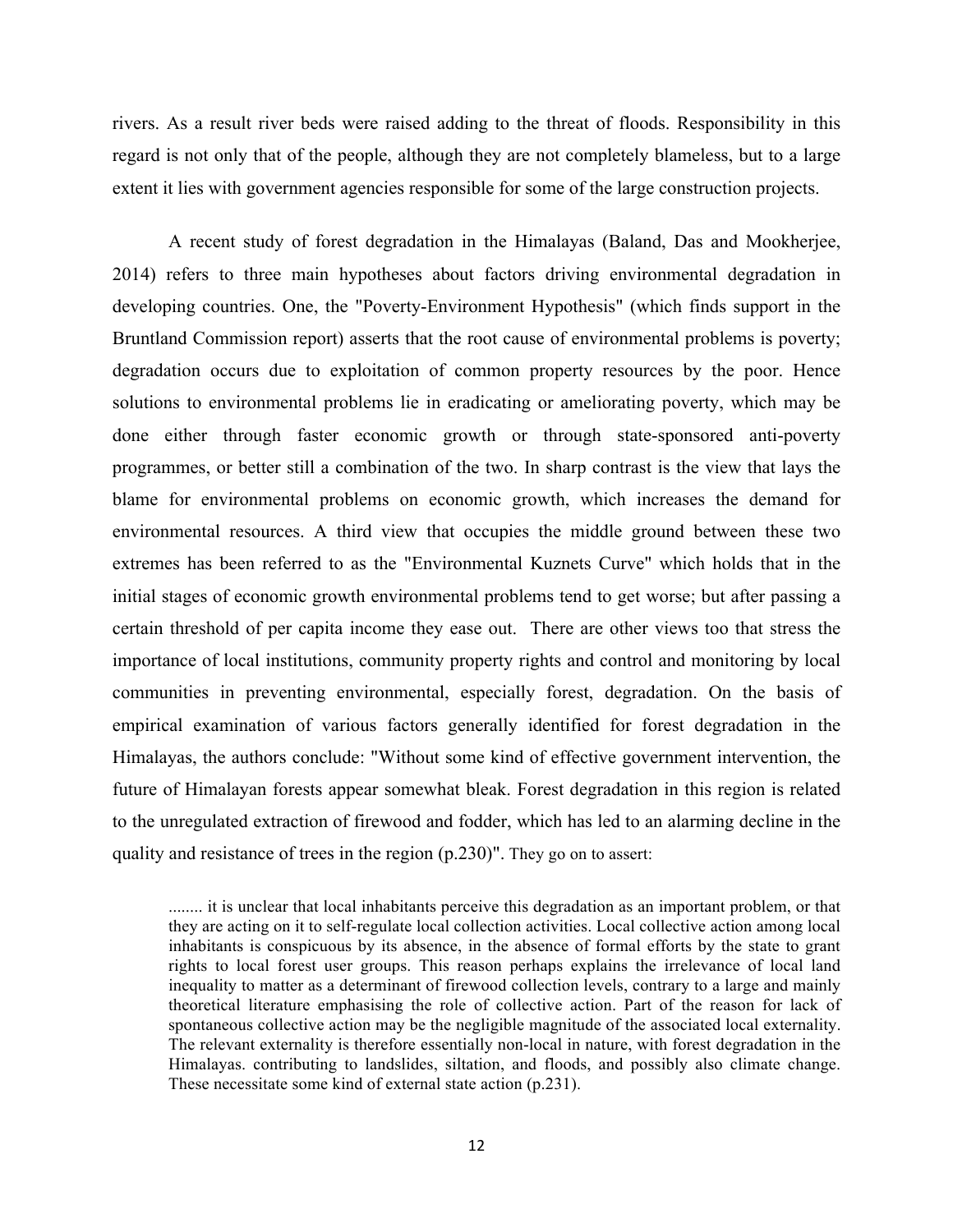The tendency to put the blame on the local population for degradation has also acquired some support lately from people who have become concerned about the state of Himalayan forests. It is widely known that there is a strong symbiotic relation between agriculture and forests in the Himalayas. The health of the agrarian economy of the Himalayas is heavily dependent on the health of the forests. Forests provide a large numbers of goods and services for agriculture – nutrients that sustain agricultural productivity, fodder to feed draught and milch animals, farmyard manure for agricultural lands. Elaborating on the relation between forests and agriculture in central Himalaya (which includes Uttarakhand) Rajesh Thadani in an undated note writes:

In the central Himalaya, the strongest component of this dependence is the relationship of the local people with a species of oak. Locally know as *banj*, botanists know this tree as *Quercus leucotrichophora*. This tree has been referred to as the *kalpavriksha* of the Himalaya, alluding to the mythical tree of heaven that fulfils every human desire. This tree is the primary source of fuelwood, animal fodder and fertilizer. *Banj* oak leaves are fed to cattle. This is especially important in winter when little else is available. *Banj* leaf litter is especially rich in nitrogen and when mixed with cowdung and composted produces an excellent fertilizer that sustains hill agriculture. Energy for cooking and heating is still primarily from fuelwood and the wood of this oak is considered among the best for burning due to its high density and good burning properties. The humus rich soils of *banj* forests aid infiltration of water and act as a giant sponge reducing water flow and erosion during periods of heavy rainfall.

With increase in human population forests in general, and oak forests in particular, have suffered an inevitable decline. Chronic or repeated disturbance due to lopping of trees for fuelwood and fodder is today considered to be the chief cause of forest degradation and decline in the Himalaya.

Degradation of Himalayan forests today is not due to commercial exploitation but due to the people's need for products for subsistence – specifically fuelwood for cooking, leaf fodder for cattle and fallen leaves for making a compost fertilizer. People also deliberately set fire to forest floors in the belief that it promotes growth of grass during the rainy season. All these practices have an adverse impact on forest regeneration. Thadani (2014) has argued that even as forests in Uttarakhand Himalaya are severely threatened with degradation, there is no magic remedy for the problem. While better governance and stronger community involvement through local institutions can certainly help, ultimately better results can only be expected when communities are provided alternatives. These are likely to include assured availability of fodder which is known to reduce dependence on leaf fodder (not the best source of fodder) by as much as one-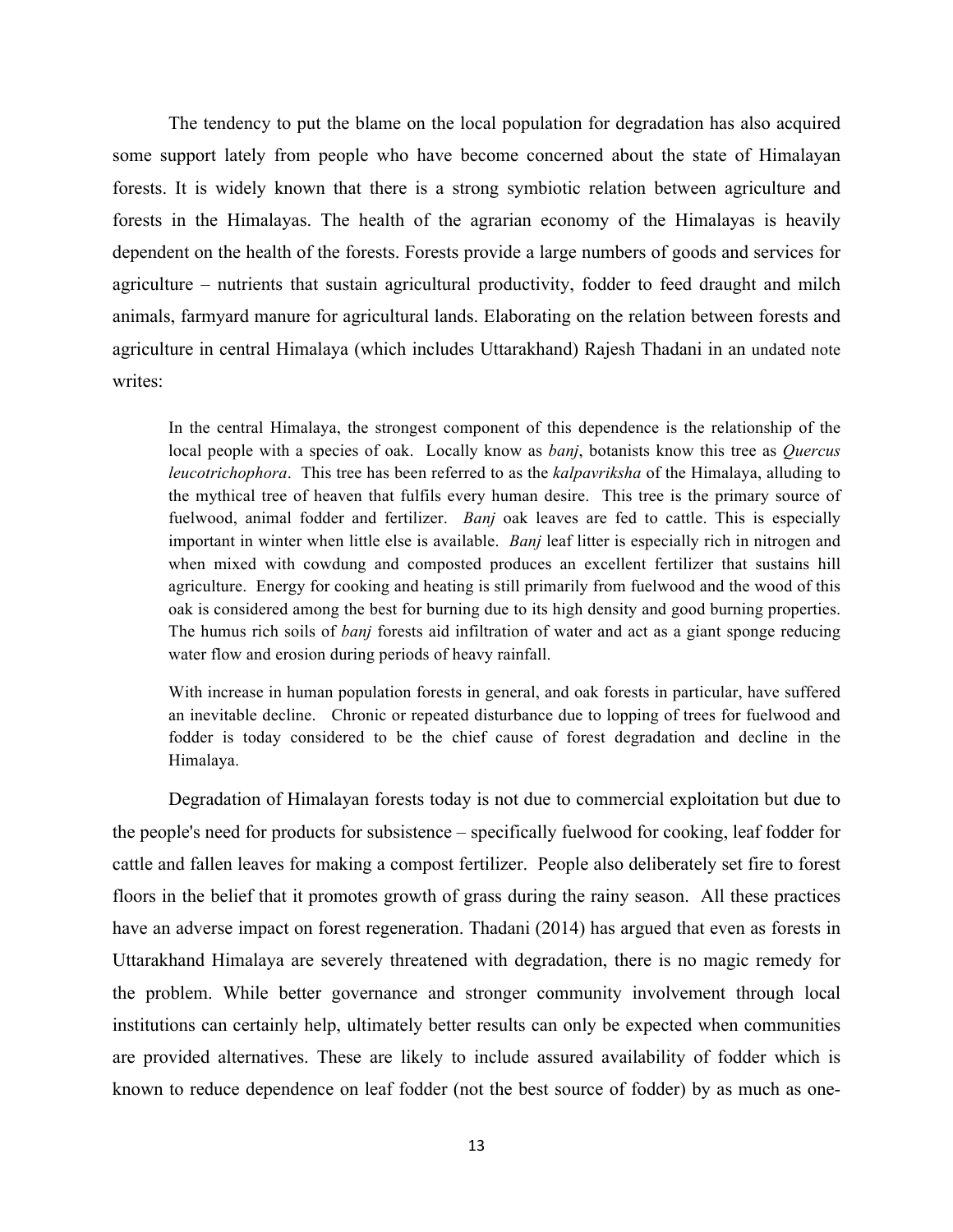fourth to one-third; providing alternatives to traditional cook stoves such as improved cook stoves and electric cook stoves (the latter combined with provision of reliable and regular power availability) which will help in significantly reducing fuelwood consumption per household; and supply of alternative fuels for cooking like LPG (which incidentally is the preferred cooking fuel for families that can afford it and in places where regular supply is available) and small bio-gas plants. Quoting a survey in some villages of Kumaon in Uttarakhand he reports that about onethird of the households used LPG, and when they were offered electricity coverage and improved cook stoves the proportion increased to 60 per cent. The problem, it should be clear, is not so much with the people as with the extremely limited options before them. If they are provided more and better options as well as the means to take advantage of them – whether through better livelihood opportunities promising enhanced incomes, or by providing subsidies for LPG and improved cook stoves or electricity consumption – they will surely respond, thereby reducing pressure on forests. In fact much of the expenditure on these items could be financed through a properly designed and implemented system of Payment for Ecosystem Services (PES). The time perhaps has come to seriously consider compensating the Himalayan areas for preserving their natural resources – mainly land, forests and water – in the interests of larger social good, especially the hundreds of millions living in the densely populated Gangetic plain. Figure 3 below provides a graphic representation of the dependence of the agrarian economy on forests.



**Figure 3: Dependence of Himalayan Agrarian Economy on Forests**

Source: Thadani (undated note)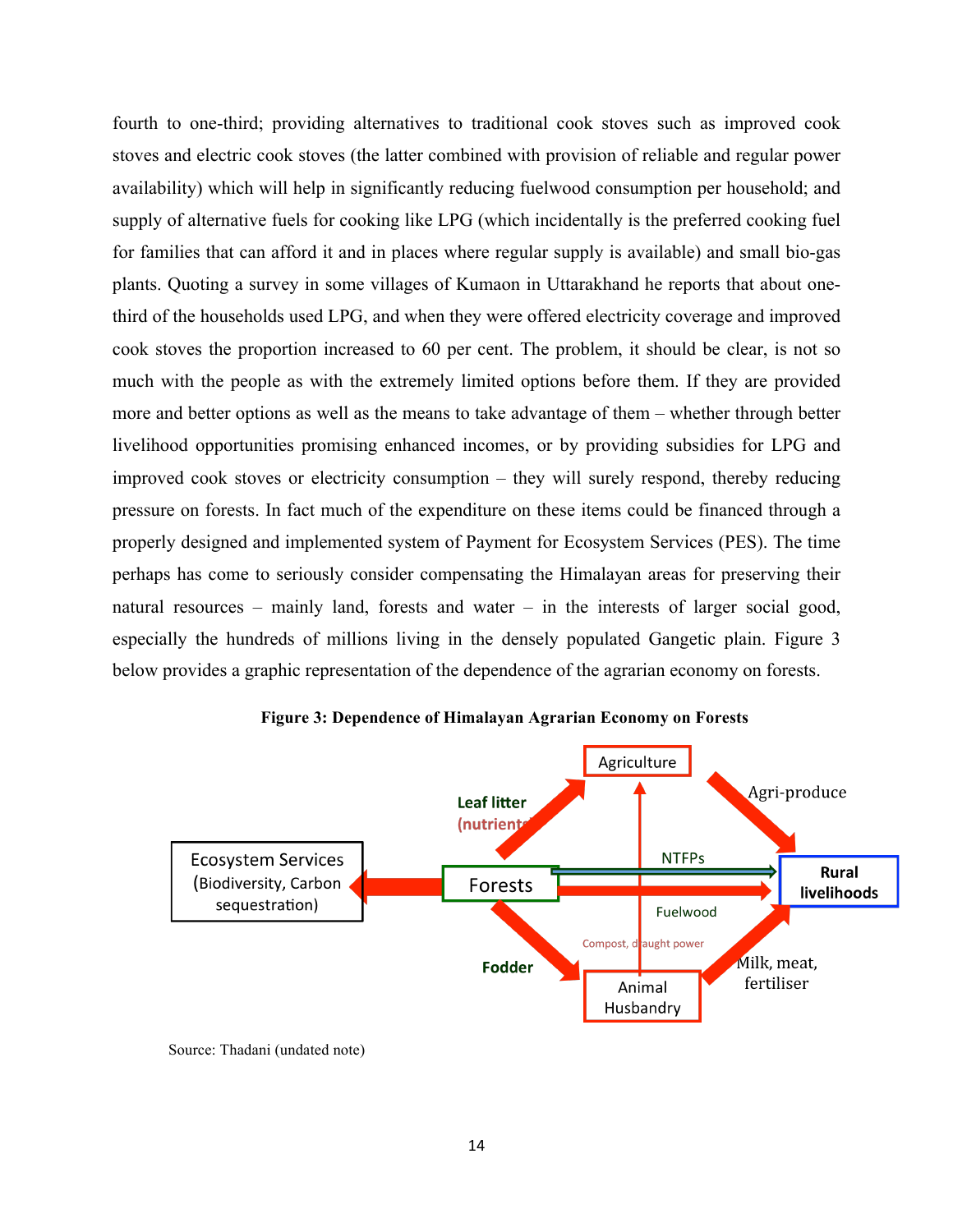Degradation of forests has resulted in the decline of the agrarian economy of the Himalayan areas of Uttarakhand. A worrying consequence of this decline has been increase in the incidence of migration, especially of young men, who are virtually forced out of the villages in search of employment. The relatively high levels of education in the state, and extremely limited opportunities of non-farm jobs, more specifically in the mountain districts, make it unattractive for the youth to stay on in the villages. The prospect of cultivating small family holdings, largely rain-fed, that barely meet subsistence needs and that too for only part of the year, is hardly attractive enough to keep the youth on the land. Cultivation then becomes the responsibility of women who are left behind when the men migrate. This only increases the burden and drudgery on women. In addition to cultivating small family holdings and taking care of household chores like cooking, cleaning, care of children etc, they also end up taking care of animals, collecting fodder and firewood often from long distances, and fetching water if there is no water source within the village. It is ironic that the rate of male out-migration seems to have increased in recent years, especially after the new state of Uttarakhand came into existence; Uttarakhand, it may be recalled, was created on the promise of development centred on the protection of natural resources – forests, land and water – and ensuring their benefits to the local population.

Evidence, though indirect, in support of the contention that migration of males has been on the rise in recent years is provided by the results of the 2011 census. This is apparent from two sets of figures: decadal rate of population growth during 1991-2001 and 2001-2011 and sex ratio (females per thousand males) in 2001 and 2011 (see Table 1). It may be pointed out that of the 13 districts in the state nine viz., Uttarkashi, Chamoli, Rudraprayag, Tehri Garhwal, Garhwal, Pithoragarh, Bageshwar, Almora and Champawat are predominantly mountainous while two Udham Singh Nagar and Hardwar lie entirely in the plains or lowlands. Two districts, Dehradun and Nainital, though predominently mountainous in terms of area have a large proportion of the population in the lowland areas. In Dehradun over 90 per cent of the population was estimated to reside in the lowland areas of Doon valley, while in Nainital the corresponding proportion was 65 per cent in 2001 according to the compilation of the Directorate of Economics & Statistics, Government of Uttarakhand.<sup>9</sup>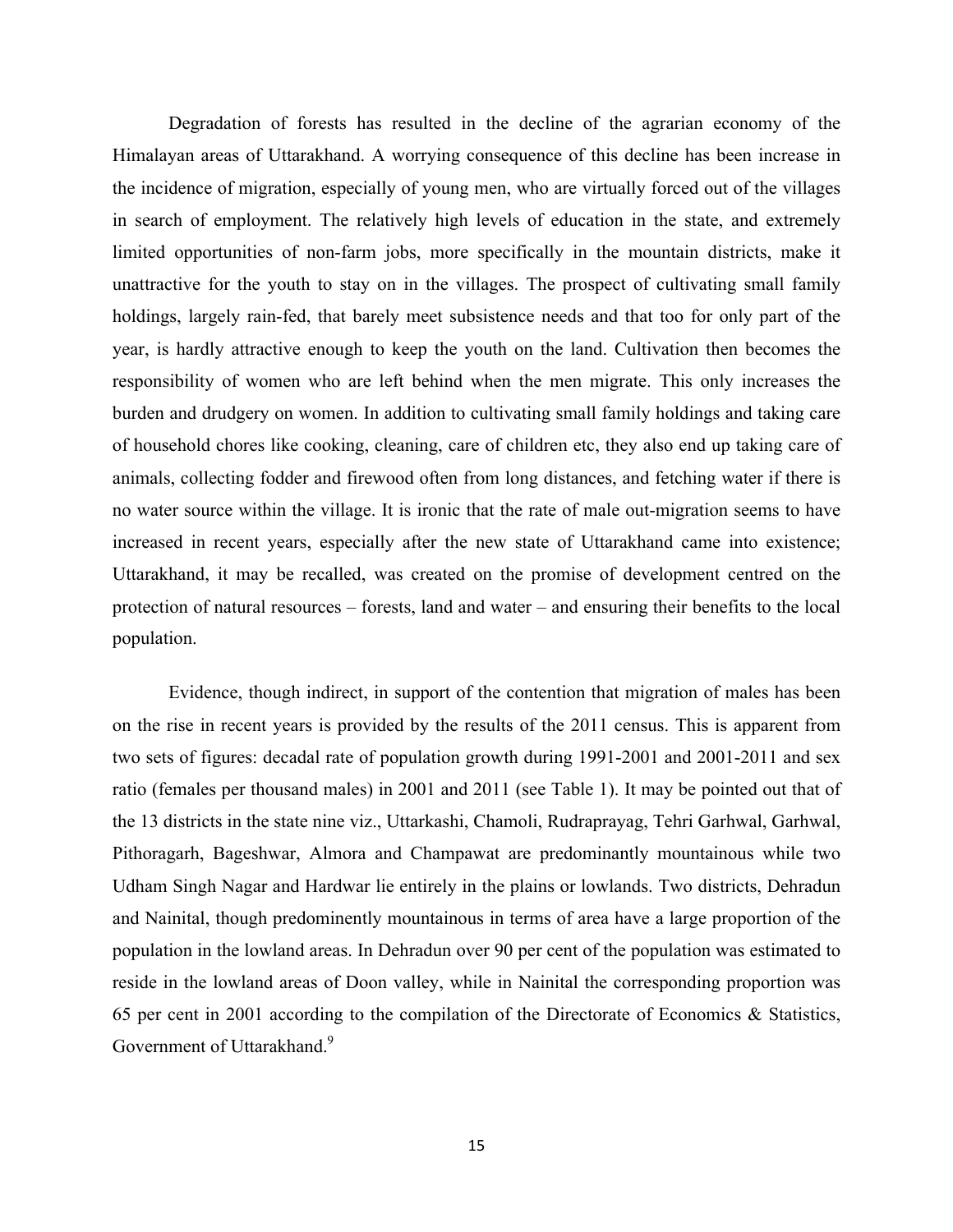| District/Uttarakhand     | <b>Population Growth Rate</b> |           | <b>Sex Ratio</b> |      |
|--------------------------|-------------------------------|-----------|------------------|------|
|                          | 1991-2001                     | 2001-2011 | 2001             | 2011 |
| Uttarkashi               | 23.07                         | 11.75     | 941              | 959  |
| Chamoli                  | 13.87                         | 5.60      | 1016             | 1021 |
| Rudraprayag              | 13.43                         | 4.14      | 1115             | 1120 |
| Tehri Garhwal            | 16.24                         | 1.93      | 1049             | 1078 |
| Dehradun                 | 25.00                         | 32.48     | 887              | 992  |
| Garhwal                  | 3.91                          | $-1.51$   | 1106             | 1103 |
| Pithoragarh              | 10.95                         | 5.13      | 1031             | 1021 |
| Bageshwar                | 9.28                          | 5.13      | 1106             | 1093 |
| Almora                   | 3.67                          | $-1.73$   | 1145             | 1142 |
| Champawat                | 17.60                         | 15.49     | 1021             | 981  |
| Nainital                 | 32.72                         | 25.20     | 906              | 933  |
| <b>Udham Singh Nagar</b> | 33.60                         | 33.40     | 902              | 919  |
| Hardwar                  | 28.70                         | 33.16     | 865              | 879  |
| Uttarakhand              | 20.41                         | 19.17     | 962              | 963  |

**Table 1: Uttarakhand: Decadal Population Growth Rate, 1991-2001 & 2001-2011 and Sex Ratio 2001 & 2011**

Source: Census 2011, Paper 1 of 2011: Provisional Population Totals, Uttarakhand

The data show a drastic decline in the population growth rate in all mountain districts between the two decadal periods. The only exception to this pattern is Champawat where the decline is relatively moderate. In two mountain districts, Garhwal and Almora the decadal rate of growth is negative, implying that these two districts actually had fewer people in 2011 than in 2001! This result has to be seen in the context of already very low population growth (less than 4 per cent) in these districts during the previous decade of 1991-2001. In the lowland districts of Udham Singh Nagar and Hardwar and in Dehradun, on the other hand population growth has been much higher at over 33 per cent during 2001-2011. While Hardwar and Dehradun have witnessed a significant increase in population growth during the second decade as compared to the first, in Udham Singh Nagar the growth has been consistently high in both periods. Only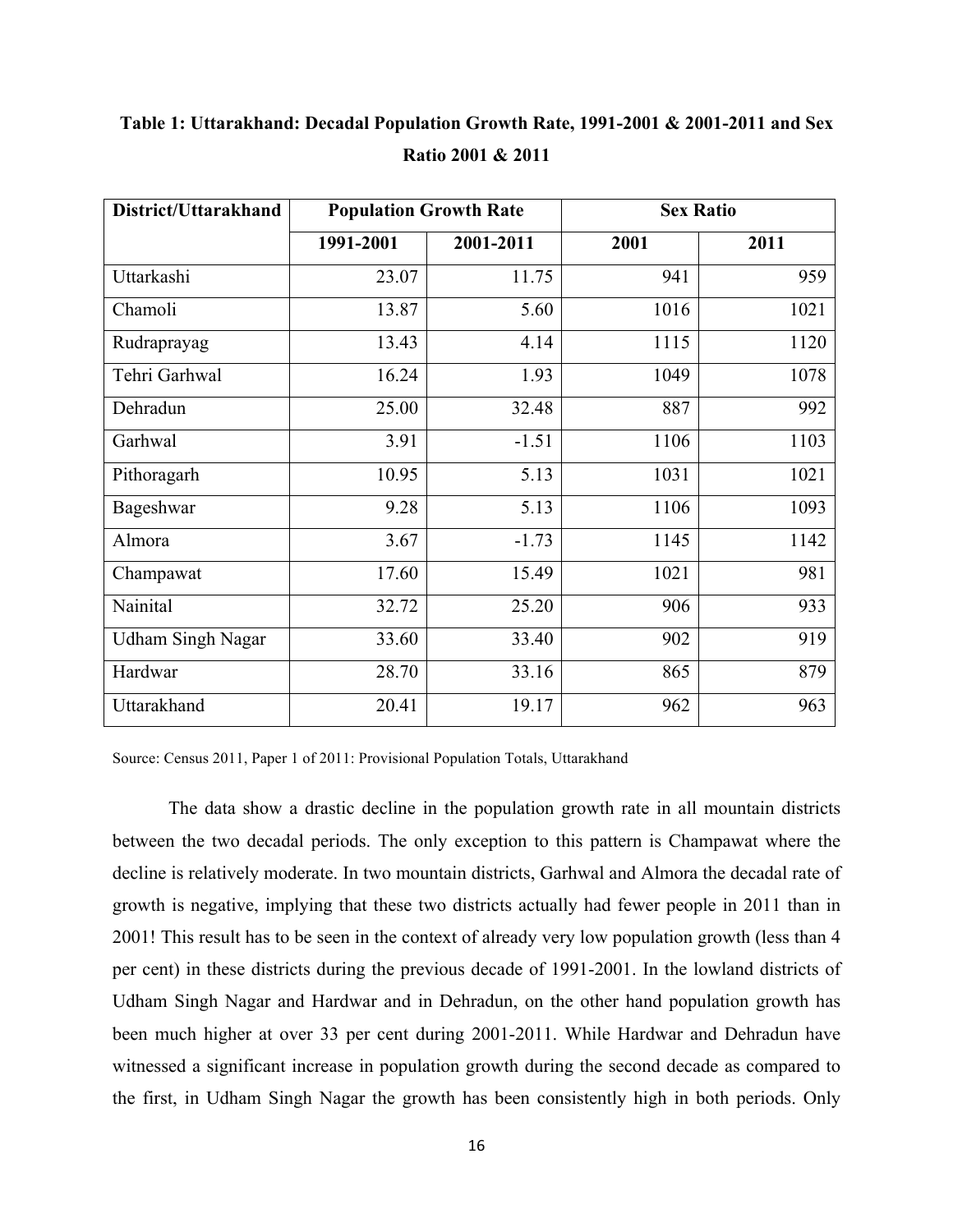Nainital does not conform to the general pattern. Population growth during 2001-2011 though still relatively high at over 25 per cent, is nevertheless much lower than the rate of about 33 per cent during the previous decade. Similarly, sex ratio (females per thousand males) has been much higher in all mountain districts relative to the lowland districts and the state average during both the decadal periods. The only exception in this case is Dehradun, which saw a fairly large improvement in the sex ratio in the second period as compared to the first, and the 2001-2011 figure was also higher than the state average. These two sets of data taken together lend support to the view that male migration from Uttarakhand has tended to increase in recent years.

It is ironic that migration is on the rise even as Uttarakhand became a separate state of the Indian Union in the year 2000 in response to a long-standing demand and a prolonged agitation in the early nineties fuelled by the widely held view among the people that the development needs of the mountain area were not adequately appreciated and addressed as long as they were a small part of a much larger state like Uttar Pradesh with a population in excess of 170 million, that had a different geography (lying in the vast Gangetic plain), economy, social structure and culture from that of the mountains. Failure to address the specific development needs of the area, it was claimed, led to control of its natural resources by outside forces, impoverishment of the local population, absence of gainful employment opportunities, leaving the local youth, who were in any case better educated than their counterparts in the rest of the state, with no option except to move out in search of employment. According to a popular saying in the area "the water and the youth of the mountains always flow downwards" (*Pahar ka paani aur pahar ki jawani neeche bah jate hain*). It is evident that if the diagnosis of the development problem of the mountain area while it was part of Uttar Pradesh was substantially correct, statehood has not been the panacea that was hoped for.

In terms of traditional measures of development, Uttarakhand has undoubtedly witnessed noteworthy progress after its creation as a separate state. Gross State Domestic Product (GSDP) and per capita income have both seen high rates of growth. Table 2 shows the year wise growth data for these two indicators from 2004-05 to 2013-14. It will be seen that GSDP has risen at very high rates during the entire period both in terms of current and constant prices. The growth has been especially high till 2009-10. Per Capita income growth also follows a similar pattern; it shows a rising trend till 2009-10 (with the exception of 2008-09), after which there has been a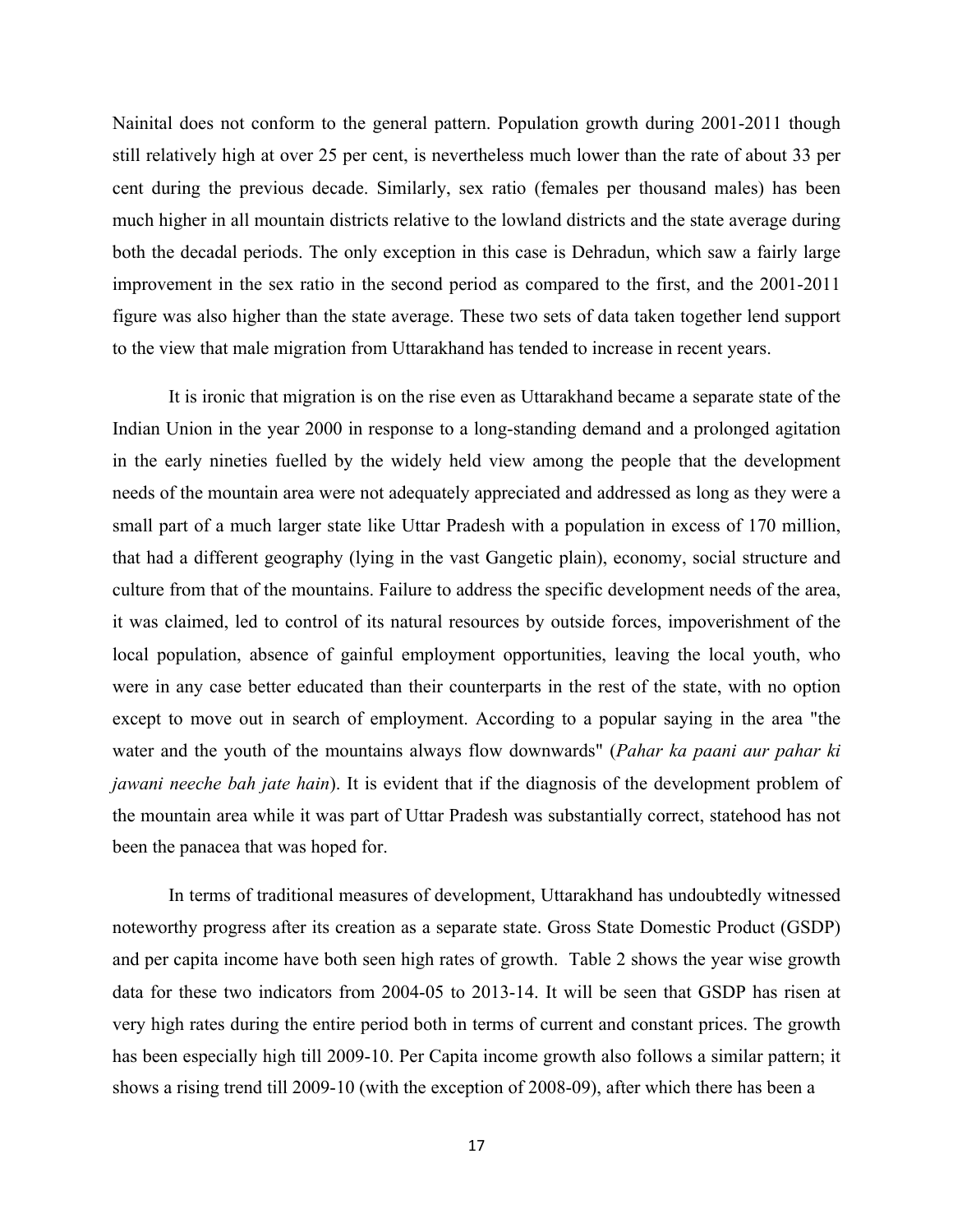| Year     | Growth<br>$\frac{0}{0}$ | <b>PCI</b><br>at | $%$ Growth of       | <b>PCI</b><br>at      | % Growth of        |
|----------|-------------------------|------------------|---------------------|-----------------------|--------------------|
|          | of GSDP at              | Constant         | <b>PCI-Constant</b> | <b>Current Prices</b> | <b>PCI-Current</b> |
|          | Constant                | $(2004-05)$      | $(2004-05)$         | (Rs.)                 | <b>Prices</b>      |
|          | $(2004-05)$             | Prices (Rs.)     | <b>Prices</b>       |                       |                    |
|          | <b>Prices</b>           |                  |                     |                       |                    |
| 2004-05  | ----                    | 24,726           | ----                | 24,726                |                    |
| 2005-06  | 14.34                   | 27,781           | 12.36               | 29,441                | 19.07              |
| 2006-07  | 13.58                   | 30,644           | 10.38               | 35,111                | 19.26              |
| 2007-08  | 18.12                   | 35,444           | 15.66               | 42,619                | 21.38              |
| 2008-09  | 12.65                   | 38,621           | 8.96                | 50,657                | 18.86              |
| 2009-10  | 18.13                   | 44,556           | 15.37               | 62,757                | 23.89              |
| 2010-11  | 10.02                   | 48,525           | 8.18                | 73,819                | 17.63              |
| $2011 -$ | 9.35                    | 52,266           | 7.71                | 84,724                | 14.77              |
| 12(P)    |                         |                  |                     |                       |                    |
| 2012-    | 9.01                    | 56,251           | 7.62                | 97,528                | 15.11              |
| 13(Q)    |                         |                  |                     |                       |                    |
| 2013-    | 9.99                    | 61,106           | 8.63                | 112,428               | 15.28              |
| 14(A)    |                         |                  |                     |                       |                    |

**Table 2: Uttarakhand –Economic Growth: 2004-05 to 2013-14**

(P) Provisional estimate; (Q) Quick estimate; (A) Advance estimate.

Source: Government of Uttarakhand, Department of Planning, Directorate of Economics and Statistics (Report of 15 February 2014)

steady decline, though the rate of growth has remained high – about 15 per cent per year at current prices, and over 7.5 per cent per year at constant prices. The decline in growth rate in 2008-09 may have some relation to the general economic slowdown in the country in reaction to the global recession of 2008 or thereabout. The subsequent decline in rate of growth after 2009- 10 is most probably due to the premature withdrawal in 2010 of the special investment package provided by the Government of India for industrial investments in Uttarakhand and Himachal Pradesh in 2003 for a period of ten years. It is well-known that as a result of that concession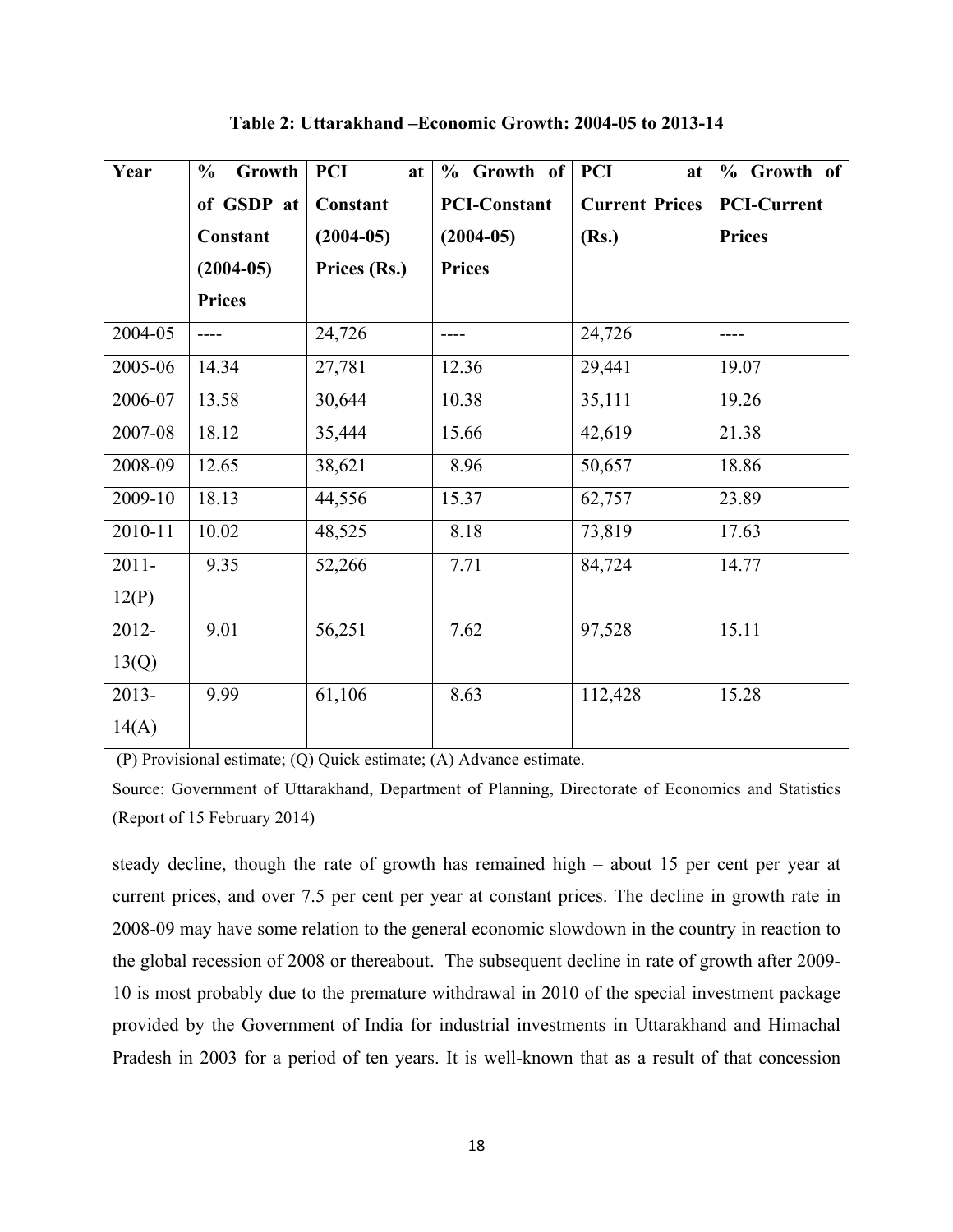there was considerable industrial investment in Uttarakhand, which powered the double-digit economic growth rate that is visible after 2004-05.

It may be mentioned that with the revision of the base year for GSDP data to 2004-05, as per the guidelines of the Central Statistical Organisation, comparable time-series data are avialable only from that year. Although GSDP figures for the years immediately after the formation of the state until 2004-05 are available, they are not strictly comparable as they are based on 1999-2000 as the base year. However, for the sake of information GSDP and per capita income growth rates for the period 2001-02 (the first full year after the formation of the State) to 2004-05 are provided in Table 3. These also show moderately high rates of growth, especially after 2001-02.

| Year    | % Growth of PCI   | at           | % Growth of   | <b>PCI</b><br>at | % Growth of        |
|---------|-------------------|--------------|---------------|------------------|--------------------|
|         | <b>GSDP</b><br>at | Constant     | PCI-          | <b>Current</b>   | <b>PCI-Current</b> |
|         | Constant          | $(2004-05)$  | Constant      | Prices (Rs.)     | <b>Prices</b>      |
|         | $(2004-05)$       | Prices (Rs.) | $(2004-05)$   |                  |                    |
|         | <b>Prices</b>     |              | <b>Prices</b> |                  |                    |
| 2001-02 | 3.58              | 15,497       | 2.86          | 16,408           | 5.98               |
| 2002-03 | 7.74              | 16,606       | 7.15          | 18,809           | 14.70              |
| 2003-04 | 5.93              | 17,643       | 6.25          | 20,519           | 9.04               |
| 2004-05 | 8.21              | 19,179       | 8.71          | 22,708           | 10.67              |

**Table 3: Uttarakhand –Economic Growth: 2001-02 to 2004-05**

Source: Government of Uttarakhand, Directorate of Economics and Statistics, *Estimates of State Domestic Product of Uttarakhand (1999-2000 to 2006-07 with base year 1999-2000)*, n.d.

The story of fast economic growth that these data convey has come in for considerable approbation as it places Uttarakhand among states with the highest aggregate economic growth rates in India. The success story is repeated in terms of per capita income too. According to information on per capita income (PCI) at current prices provided by the Economic Survey 2013- 14 Uttarakhand ranked  $14<sup>th</sup>$  among all states and  $10<sup>th</sup>$  among 17 major states in 2004-05. The thirteen states ranking higher than Uttarakhand were Andhra Pradesh, Arunachal Pradesh, Goa,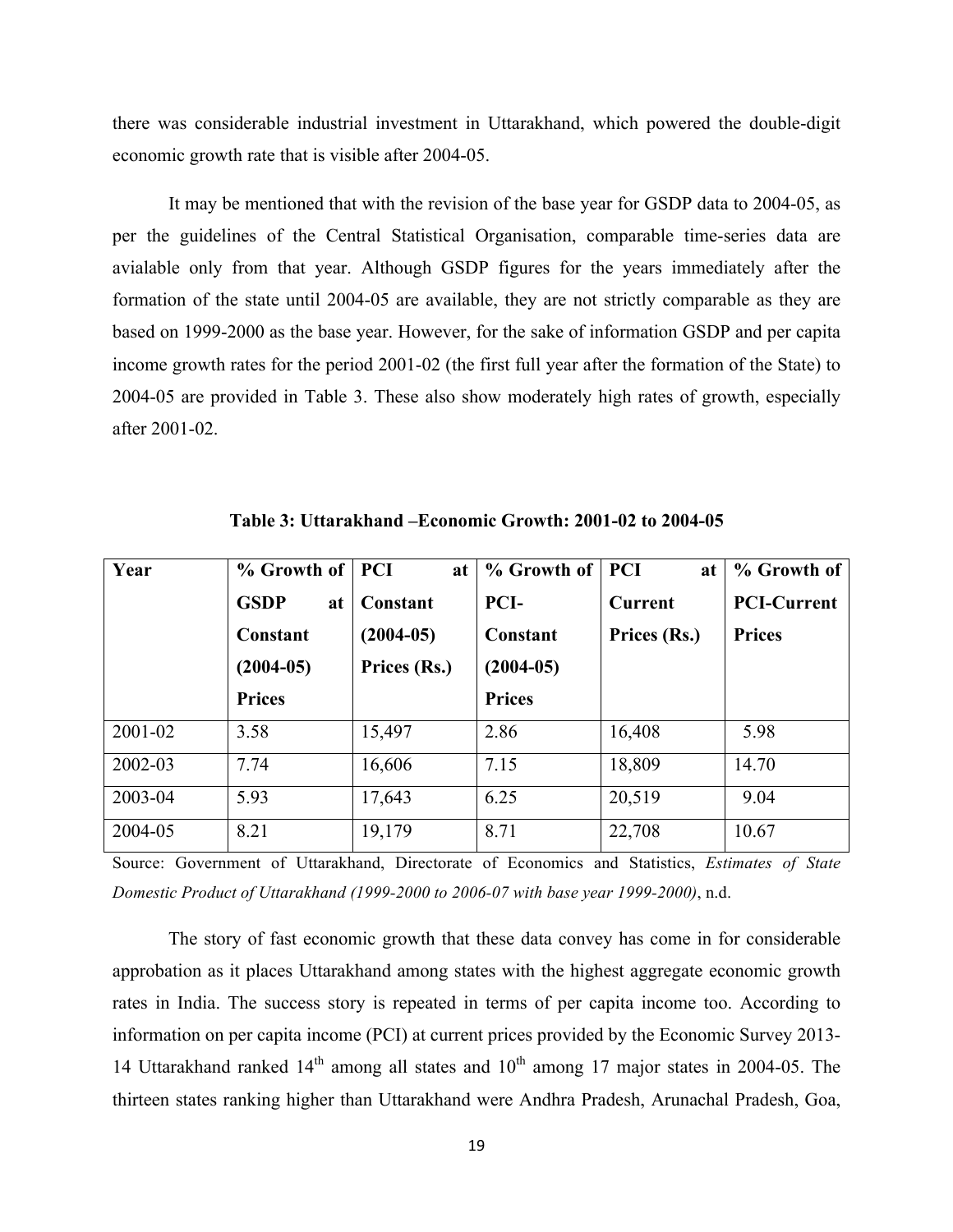Gujarat, Haryana, Himachal Pradesh, Karnataka, Kerala, Maharashtra, Nagaland, Punjab, Sikkim and Tamil Nadu. Among major states Andhra Pradesh, Gujarat, Haryana, Himachal Pradesh, Karnataka, Kerala, Maharashtra, Punjab and Tamil Nadu ranked higher than Uttarakhand. In 2004-05, PCI in Uttarakhand was only slightly higher than the country average (Rs 24,726 as against Rs 24,143). By 2012-13 Uttarakhand had risen to sixth rank among all states, exceeded only by Goa, Haryana, Maharashtra, Tamil Nadu and Sikkim, and fourth among major states behind Haryana, Maharashtra and Tamil Nadu – all having major concentration of industry. PCI of Uttarakhand (Rs 97,528) was now even higher than that of Gujarat (Rs 96,976). In 2013-14 PCI in Uttarakhand was higher than the country average by 30 per cent (Rs 97,528 in Uttarakhand as against Rs 74,920 in India) $10$ .

The economic success story conveyed by these data hides a dark underbelly. Economic growth in Uttarakhand has been highly skewed geographically. It is confined to the four districts of Dehradun, Udham Singh Nagar, Hardwar and Nainital. In Dehradun it is only the Doon valley that has participated in the economic growth process. The much larger mountain area falling under Chakrata and Tiuni tehsils has not benefited as much. Similarly in Nainital too, a narrow strip of plain area in the south known as *bhabar*, where important urban centres like Haldwani, Ramnagar, Lal Kuan, Kaladhungi are located, has been the main centre of modern economic activity. The data in Table 4 show the big difference in per capita income between these four districts and the nine mountain districts.

These data underline the dilemma of development in a mountain state. Development, in the sense of economic growth, is largely the product of investment in modern industrial enterprises. The mountains are not conducive for this activity as they lack basic infrastructure. Development of infrastructure in the mountain areas is both time-consuming and expensive on account of constraints of geography and terrain. On the other hand the plains do not suffer from these these constraints so that infrastructure development is much faster as well as less expensive. Furthermore, the plain areas are also better placed in terms of rail and road connectivity, which is very important for transport of raw materials and finished products.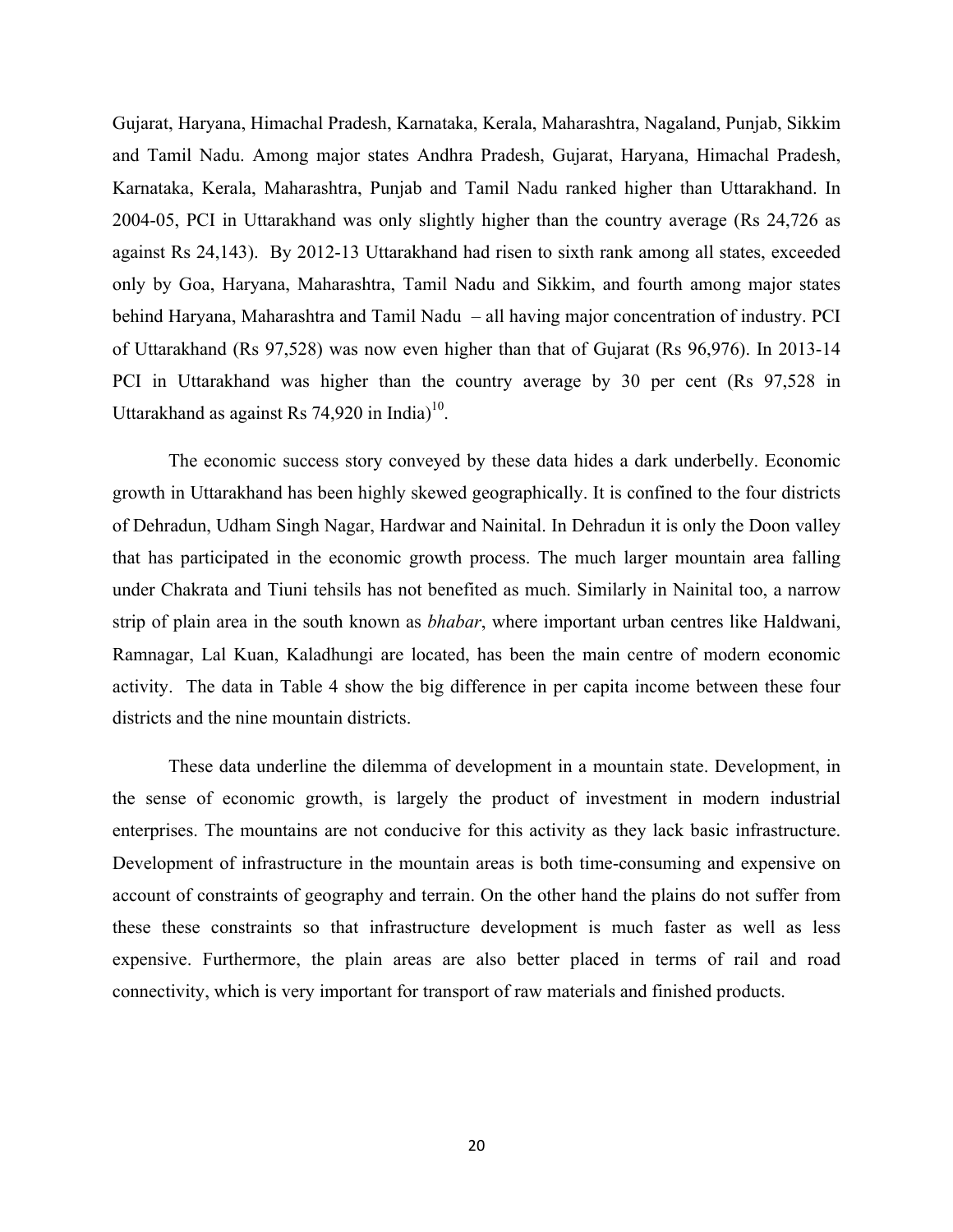| District/Uttarakhand     | Per capita Income (Rs) |
|--------------------------|------------------------|
| Uttarkashi               | 42,521                 |
| Chamoli                  | 62,608                 |
| Rudraprayag              | 42,418                 |
| Tehri Garhwal            | 51,442                 |
| Dehradun                 | 81,406                 |
| Garhwal                  | 57,596                 |
| Pithoragarh              | 51,464                 |
| Bageshwar                | 41,047                 |
| Almora                   | 55,050                 |
| Champawat                | 51,648                 |
| Nainital                 | 74,758                 |
| <b>Udham Singh Nagar</b> | 80,241                 |
| Hardwar                  | 80,850                 |
| Uttarakhand              | 59,584                 |

**Table 4: Per Capita Income in Districts of Uttarakhand: 2010-11\***

\*Provisional

Source: Government of Uttarakhand, Department of Planning, Directorate of Economics and Statistics

In order to highlight the inherent conflict between economic growth and environmental preservation in a mountain state like Uttarakhand we may take the example of energy. Uttarakhand today faces a shortage of energy, which threatens to considerably slow down the pace of industrial growth. All facets of modern economy, especially industry and the service sector are dependent on assured and reliable energy supply. In Uttarakhand the entire power generation capacity is based on hydro sources, which is being developed in the mountain areas for obvious locational reasons. Total hydropower potential in Uttarakhand has been estimated at over 25,000 MW, while only 3164 has so far been developed. About 14,000 MW is at various stages of development, but it has recently run into serious problems on account of environmental concerns and work on 24 projects has been halted on the orders of the Supreme Court. Although hydropower is a relatively clean source of energy compared to coal-based thermal power being developed in the rest of the country, it would be mistaken to consider it environmentally or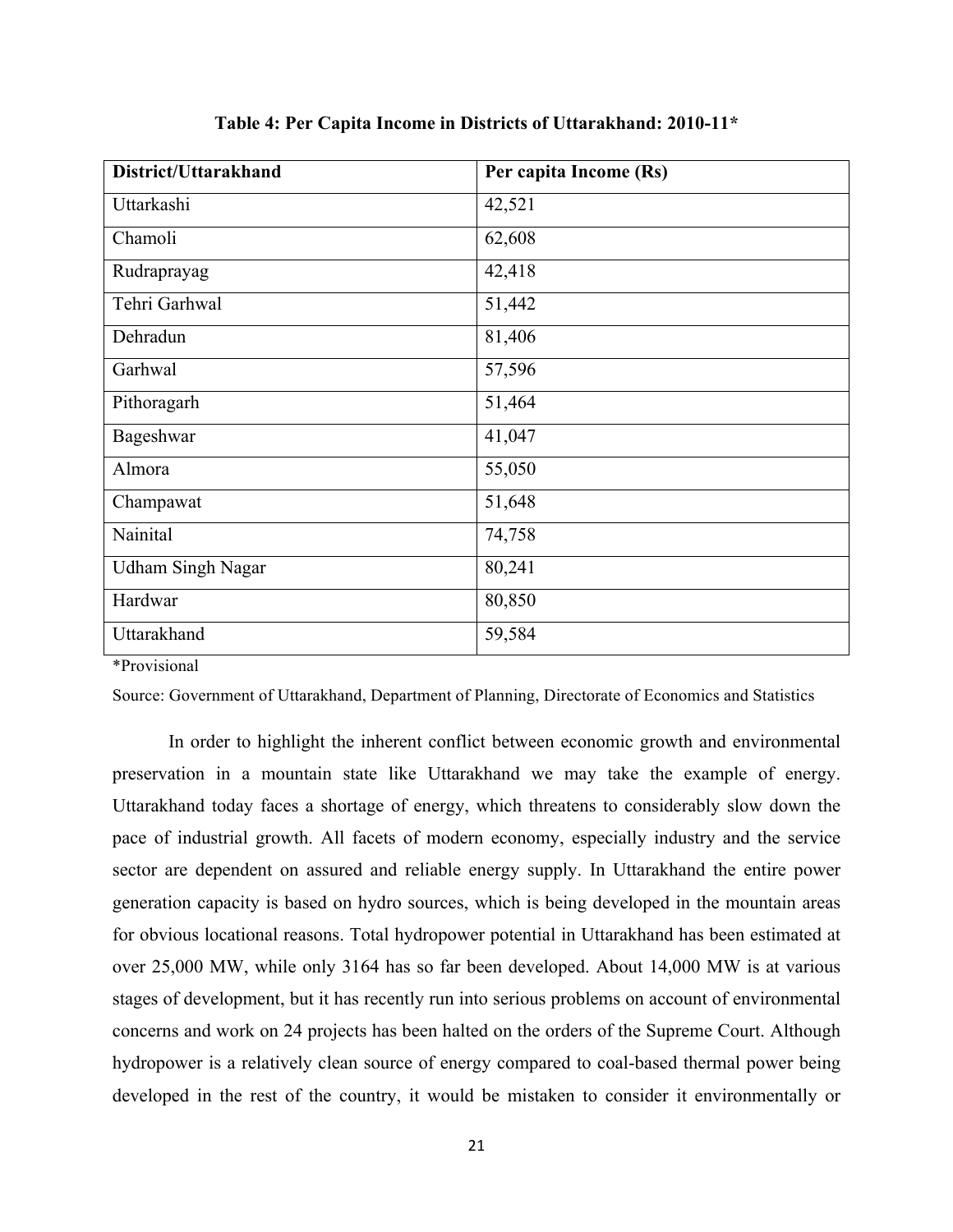socially benign. From an environmental perspective, hydropower projects, especially the larger ones, entail considerable civil construction works. Tunnels, often quite long, are also bored through the mountains to carry water to the turbines from the reservoirs or pondage created by dams and barrages. They also need to be provided with good roads that are sufficiently wide without too steep a gradient and sharp turns in order to facilitate movement of heavy construction and machinery and power turbines. All this construction, much of which makes use of explosives to blast hills to build or widen roads, create space for civil works and build tunnels, causes considerable disturbance to the fragile Himalayas. The Himalayas, it must be remembered are a young and active mountain range that is still colliding against the eurasian plate. Disturbances generated in the course of construction are triggers for destabilisation of the hills and landslides, even with moderate rainfall. The muck from construction is disposed of by rolling down hillsides. It ultimately finds its way into streams and rivers raising their bed, which becomes a cause of floods. Floods and landslides cause considerable destruction to human and animal lives, houses, commercial establishments and agricultural terraces every year, thereby adversely affecting already precarious livelihoods. Large projects, in particular, lead to displacement of large number of families and to considerable deforestation. Displaced families have to be rehabilitated; our record in this regard is none too good.

Thus the fruits of fast economic growth that Uttarakhand has been witness to since its emergence as a separate state go almost entirely to lowland plain areas, while upland areas suffer increased environmental hazards, adverse impact on livelihoods, displacement and deforestation. This is the main reason why a large number of people, especially able-bodied young men are moving out of the mountains in search of new opportunities. Some of it may be due to 'pull' factors – the desire to be part of the new aspirational lifestyle being promoted by images brought to even the remotest areas by the ubiquitous television, and increasingly by information through mobile connectivity. However, a large part of the migration is due to 'push' factors – the inability of the local economy to ensure adequate livelihood opportunities, especially to the educated youth who seek a better future. With jobs in Uttarakhand being created in the new industries of the plain districts, many young people tend to move to these places. The bigger urban centres in the plains also have much better facilities for education and health. Hence many families are also tending to move to these places for these reasons. This explains the much higher population growth recorded in the plains districts during 2001-2011 – 33 per cent in Dehradun, Udham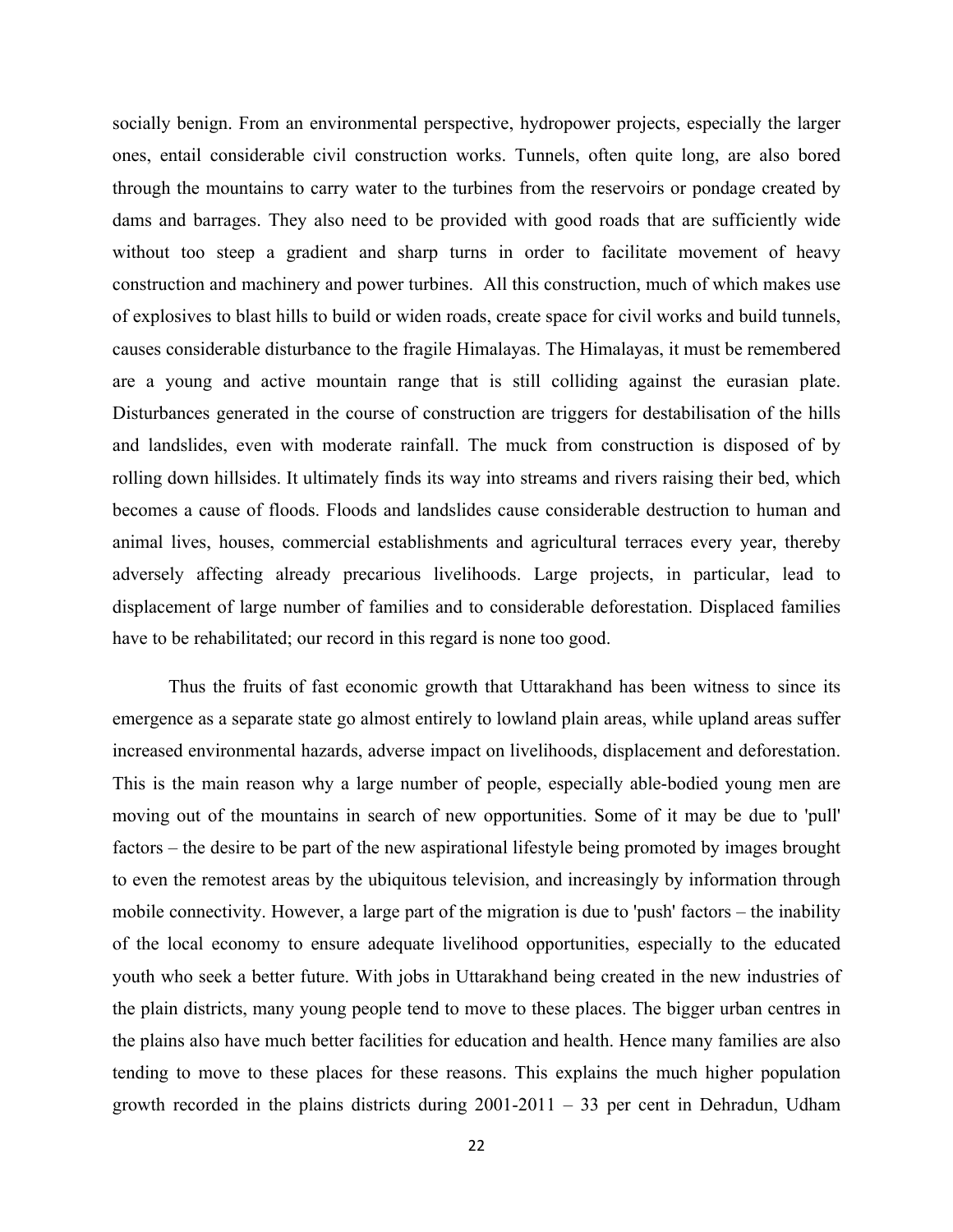Singh Nagar and Hardwar and 25 per cent in Nainital – than in the whole state (see Table 1). Undoubtedly, these three districts would also be attracting migrants from the adjoining districts of Uttar Pradesh.

One consequence of this skewed pattern of development carrying worrisome social and political portents for the future is the emerging mountain-plains divide. The creation of Uttarakhand as a separate state, it may be recalled, was envisioned as an attempt to address the development needs of the hill areas and people in the composite state of Uttar Pradesh. There was a general feeling among the people of the mountain region that they did not get their proper due in Uttar Pradesh. Almost the same sentiment is now beginning to be heard in Uttarakhand. This has happened because gradually but decidedly, the plains districts have become more important relative to the mountain districts in terms of both economic and political power. That the fulcrum of political power has shifted towards the plain districts is evident from the fact that at the time of its creation the 70 constituencies of the state legislative assembly had a division of 42:28 in favour of the mountain districts; after a fresh delimitation of constituencies in 2006 based on the 2001 census, the mountain districts lost 6 constituencies to the plain districts so that the new distribution of mountain and plain constituencies at 36:34 bringing them almost at par.

It should be quite clear from the above discussion that behind the development dilemma in Uttarakhand is the fact that development has been mainly conceived in terms of aggregate economic growth. Though conservation of resources and preservation of the environment forms part of the rhetoric, it is not really central to the scheme of development in the sense aggregate economic growth is. To be sure Uttarakhand is not alone in this regard. All states in the country, and India as a whole, have been pursuing this path ever since the era of planned economic development since 1952, and even more vigorously since the adoption of liberal economic policies. It is even doubtful to what extent one state can deviate from the general pattern and strike out a separate path. Yet, it is also quite clear that for a mountain state like Uttarakhand ignoring environmental constraints can prove disastrous, as the events of June 2013 have amply demonstrated. Hence it is necessary that the state should align its development policy and practice with the notion of sustainability. Sustainable development must be seen as an urgent necessity in environmentally fragile and vulnerable regions like the Himalayas. However this is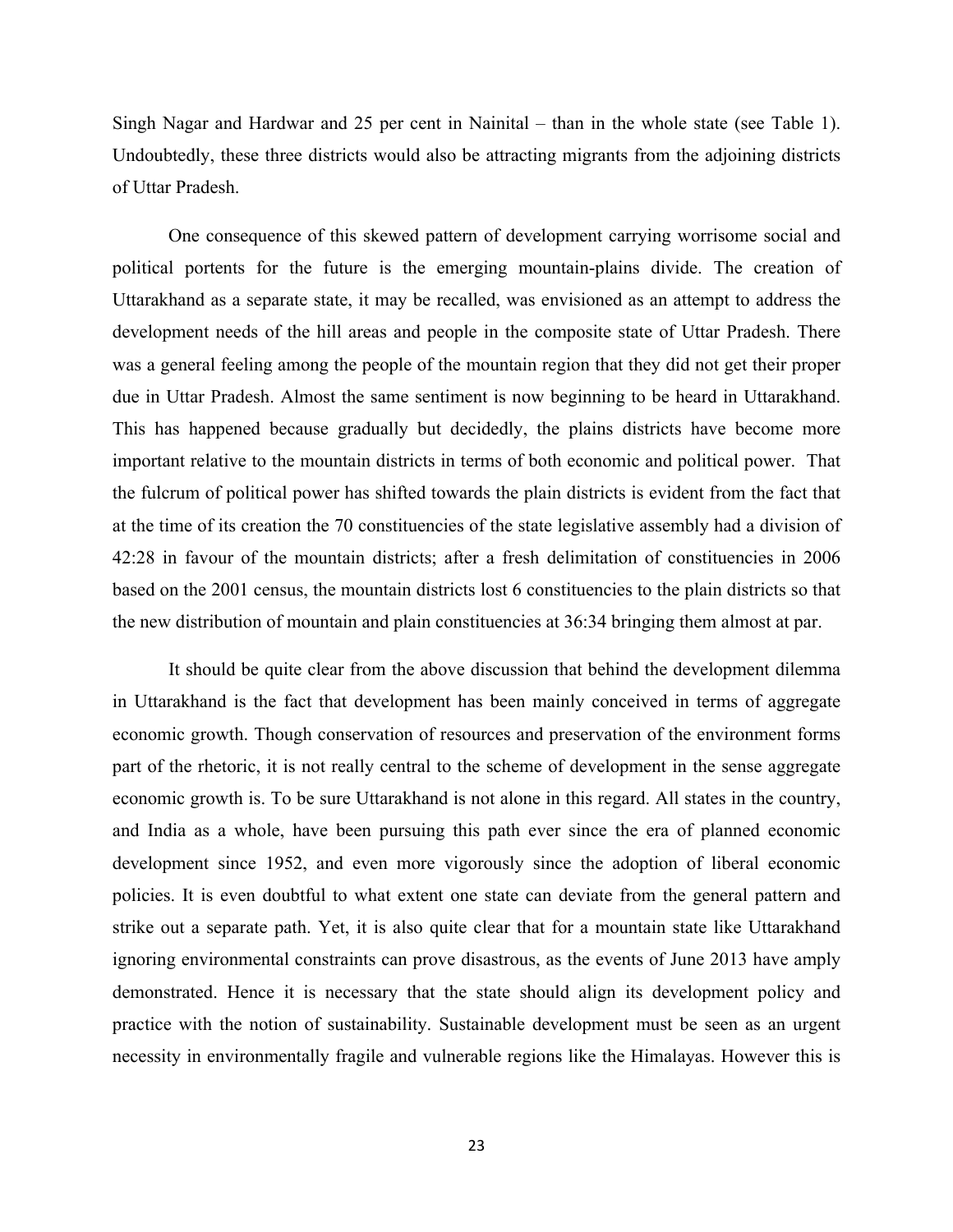easier said than done. The challenge is to devise an appropriate sustainable development strategy. This is what the final section seeks to explore.

#### III

The discussion in the two previous sections has underlined: (i) the problem of imbalance between environment and economic development in the Himalayan region of Uttarakhand resulting in increasing threat to human life, property, livelihoods and infrastructure from environmental disturbance; (ii) the importance of sustainable development as a strategy to not only minimise these threats, but also to adapt development to the long-term goal of environmental harmony in order not to imperil the survival chances of future generations. Theoretical formulation and acceptance of this dilemma is the easy part. The more difficult part is giving it practical shape by spelling out the approach, policies and strategy that will make it happen. This poses a major challenge to policy-makers and implementing agencies who are often confronted by difficult choices.

We may perhaps be in a better position to appreciate the dilemma of formulating and implementing a sustainable development policy by returning to the case of hydropower in Uttarakhand. Hydropower development in Uttarakhand has run into sustained opposition from environmental and other groups in recent years. Among instances of opposition to development of hydropower, the most important from the perspective of the state's present and future development has been the abandonment of some under construction and proposed hydroelectric projects. These include the 600 MW Loharinag-Pala, the 480 MW Pala-Maneri and the 381 MW Bhaironghati projects on the Bhagirathi river. The central government has also declared the Bhagirathi river from Gaumukh (the origin of the Bhagirathi, generally considered the main stream of the Ganga river, held sacred by millions of Hindus) to Uttarkashi town, a stretch of 135 kilometres, as an ecologically sensitive zone and prohibited many activities likely to cause environmental damage. The eco-sensitive zone covers a belt extending to five kilometres on either side of the river and covering an area of 4179.59 sq. kms. Recently (August 26, 2013) the Nainital High Court imposed a ban on "all construction within 200 metres of all major rivers in the state – including the Ganga and its tributaries such as the Alaknanda, Bhagirathi, Mandakini, Pindar, Kali and Gouri – with immediate effect."<sup>11</sup> To add to the woes of Uttarakhand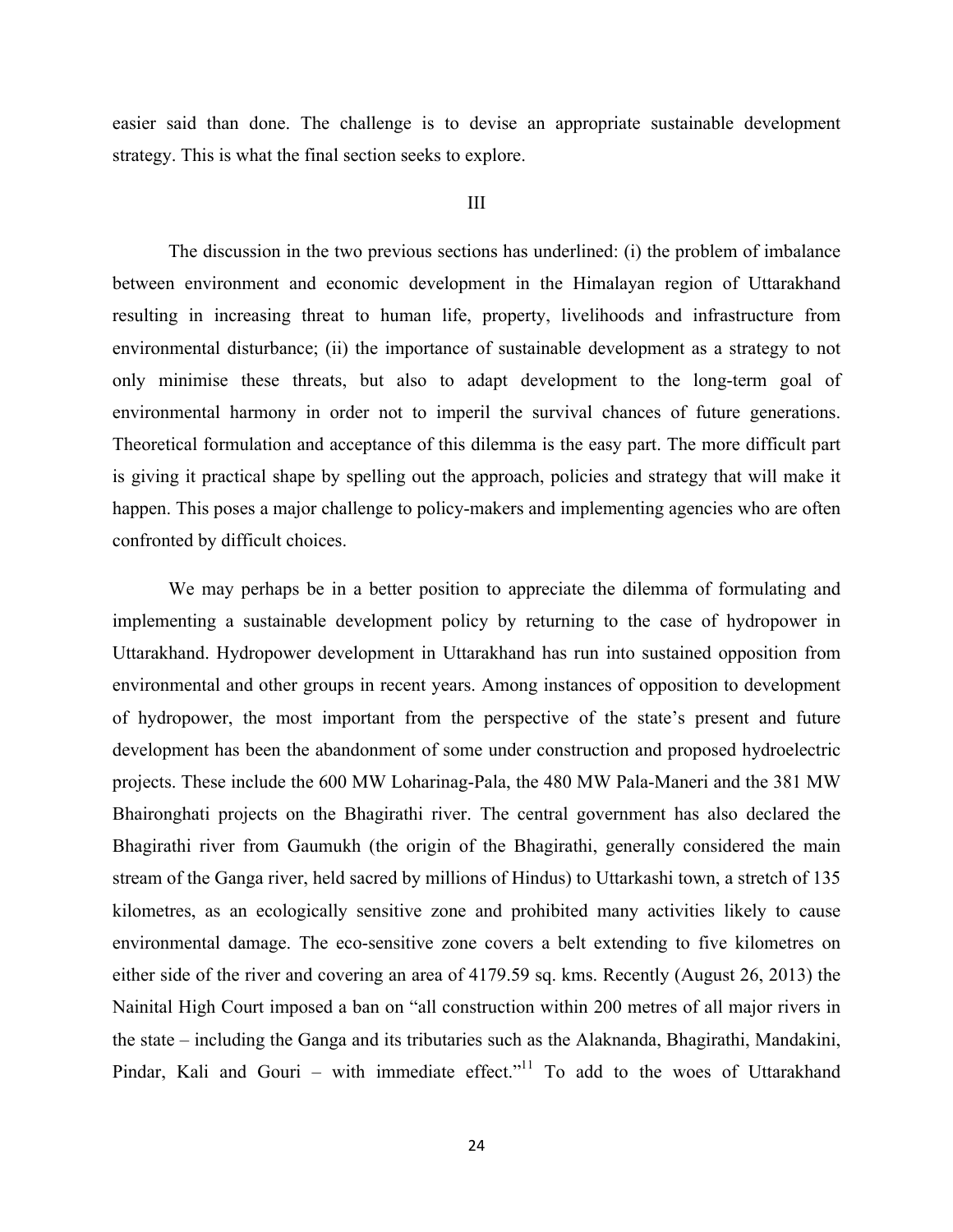government the Supreme Court has temporarily stayed work on 24 hydropower projects in the Alaknanda and Bhagirathi basins.

Two kinds of objections have been voiced to construction of hydropower projects on Himalayan rivers – the Bhagirathi and Alaknanda and their tributaries. The first, mentioned earlier, relates to environmental concerns especially the fear that owing to the cascading nature of the projects the rivers would run virtually dry for long stretches, since their water would be diverted through tunnels for feeding the power houses. This, it is argued, would spell the death of the river and its ecosystem. A river, it may be mentioned, is not just a stretch of flowing water, but it is also an ecosystem that supports considerable biodiversity in the form of aquatic life and fauna. The second objection is based on people's faith in the divine nature of the Ganga river, of which the Bhagirathi and Alaknanda are the two main streams. This objection has been forcefully put forth by Hindu religious heads and groups who want no interference with the uninterrupted flow (*aviral dhara*) of these rivers. The counter argument that the flow of the Bhagirathi has already been interrupted by the Tehri dam or the fact that Har-ki-Pauri, the sacred bathing place and the main locale of the famous *kumbha mela*, in Haridwar is not located on the main river but on the Upper Ganga Canal have failed to make any impression.<sup>12</sup>

Three important issues about the impact of major construction activity in the Himalaya that have been raised from time to time, but more stridently after the June 2013 flash floods, may be identified. The first is the argument from an environmental perspective: diverting the flow of the water through tunnels will cause the river to run dry for long stretches resulting in untold, and perhaps irreversible, damage to its ecological health and indeed to its status as an ecosystem. This argument has considerable merit. The response, however, need not necessarily be to stop all hydropower development, but to do it in such a way that the ecological health of the river is not irreversibly compromised. This can be ensured by maintaining an ecologically minimum flow of water (e-flow) so that the river does not "die" for any length of its course. The quantum of e-flow can be scientifically determined. It needs to be kept in mind that Himalayan rivers do not have a uniform flow of water through the year. Water flow increases during summer when glacial snow melts and peaks during monsoons and remains low during winter. Ecological flow cannot remain uniform through the year. It would have to be adjusted in the light of seasonal variation.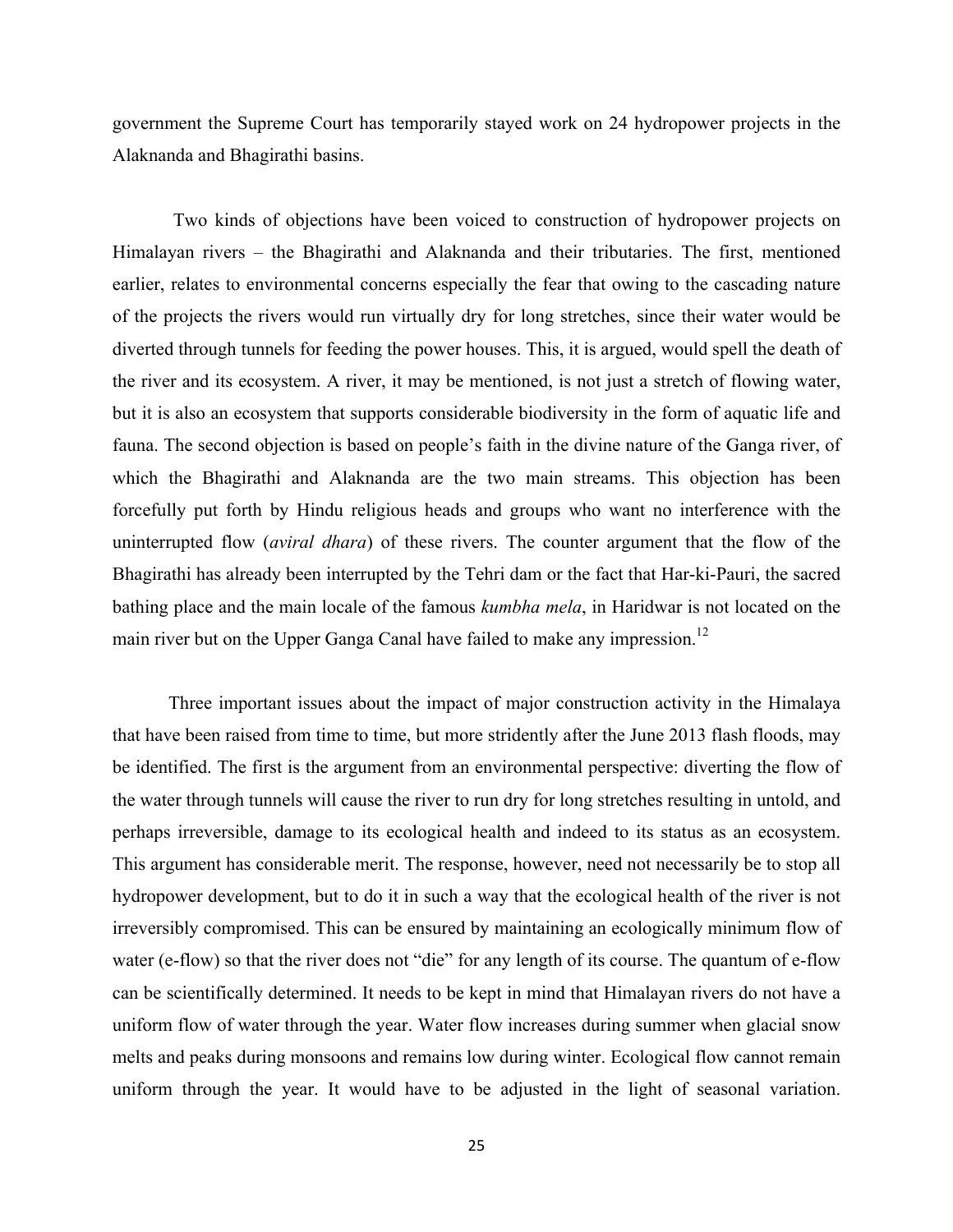Maintaining the minimum necessary ecological flow will inevitably result in a corresponding reduction in the power generation capacity. This is a small price to pay for preserving the riverine ecosystem; the gains can be quite large as it avoids the extreme remedy of abandoning all power projects. $^{13}$ 

The second issue relates to faith and has its roots in the religious sentiment of millions of Hindus. It has been argued that the Ganga should be preserved in its pristine form since it has divine origins. There can be no rational engagement with this argument. It is quite easy to mobilise mass protests on matters of faith, and no government, especially in a fractious democracy like ours, would like to be seen to be going against the sentiments of the majority of society. Matters of faith ultimately end up trumping rational discourse. However, if the state plans to go ahead with development of hydropower it will have to devise ways of addressing these issues. It would be necessary to engage religious and environmental groups on these matters. Such issues can be sorted out only through negotiations in a democracy. Perhaps a lesson can be learnt from the way the British sought the support of the Ganga Sabha led by nationalist leader Madan Mohan Malviya when it faced opposition from religious leaders to its plan of constructing a permanent barrage at Bhimgoda, about 3 kms. upstream of the existing temporary diversion structure, to augment the flow the Upper Ganges Canal, and accepting the solution proposed by him in 1916.

The third, and perhaps most important, issue relates to energy policy in Uttarakhand. It is one thing to oppose power projects on the ground of their adverse environmental impacts; the issue raised by such action is: What is the alternative energy policy that the state can or should adopt? Uttarakhand today is wholly dependent on hydropower for its energy needs. Thermal power, whether coal or gas based, does not appear to be a feasible alternative. It does not have any deposits of fossil fuels, whether coal or hydrocarbons, it is situated far from pit-heads and the cost of transporting coal or natural gas would be very high. The environmental consequences would also be much more damaging from coal-based power plants. In the case of gas, availability without pipeline connectivity is a major constraint. The other energy options – solar or wind – though highly attractive from the environmental point of view have only a marginal share in the current energy profile of Uttarakhand. There is also the issue of the cost of these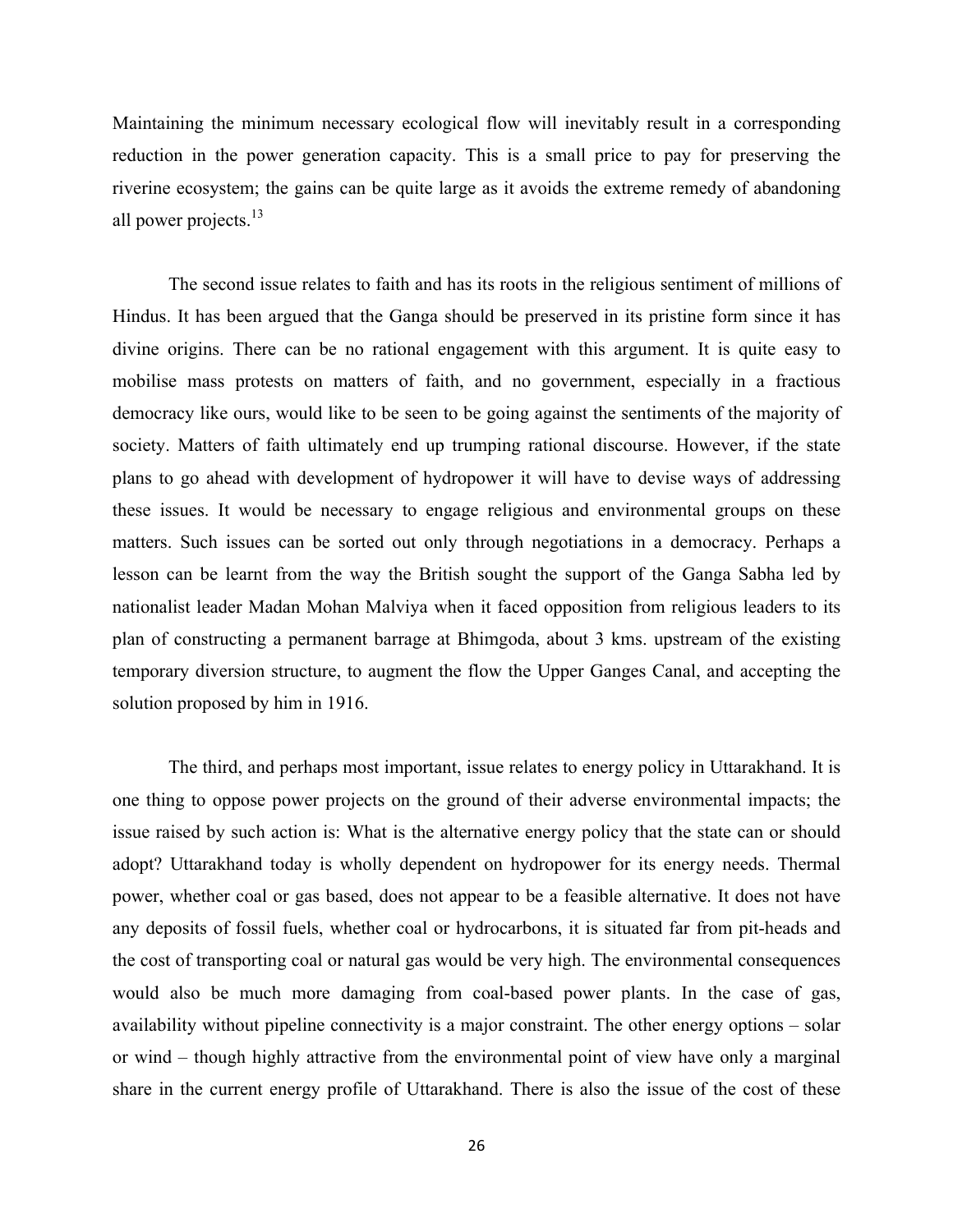energy sources. At the end of March 2011 Uttarakhand had a total electricity generation capacity of 1.80 GW. Of this, 1.65 GW came from hydropower and 0.15 from new and renewable sources (including small hydropower). The total potential of renewable power sources as on March 31, 2011 has been estimated as 1767 MW, the bulk of which (1577 MW) is accounted for by small hydropower. Wind power comes a distant second at 161 MW.<sup>14</sup> Hence hydropower in some form – whether from large, medium or small projects, preferably a combination of all three – will continue to constitute the backbone of the energy supply system of the state. Hydropower has the advantage of being a clean source of energy with a well-established technology. If the environmental issues pointed out by its critics are adequately addressed then it remains the best option before the state of Uttarakhand.

It is important to bear in mind that energy policy cannot be seen in isolation. It is inextricably linked to development policy. In the absence of clarity on development goals and policies, energy policy too would lack clarity. The issue boils down to assessing energy needs for a given set of development goals. If these are not articulated in clear terms and not linked to appropriate policies and programmes, energy policy too is likely to suffer from inadequacies. This simple truth is often lost sight of. It is important to reiterate that the state government should shed the practice of thinking, planning and acting in silos – sectoral and departmental. A major shortcoming of development planning at the level of states in India is that it is generally conceived in sectoral and departmental terms. With implementation also taking place in individual departments of the government, development gets locked into a rigid framework of departmental programmes and schemes. As a result the integrated and holistic character of development gets lost. Development, it hardly needs emphasis, encompasses a number of dimensions which are closely inter-related. For instance the rate of economic growth, the most emphasised and avidly pursued aspect of development, cannot be pushed up without a concomitant development of infrastructure such as reliable and efficient power system, good railway and road network, communication facilities and attendant changes in the service sector viz. banking, insurance, warehousing etc These, on their part require an efficient, accountable and responsive governance system. Economic growth, moreover, is dependent on adequate supply of skilled manpower. Moreover, as modern economies are becoming increasingly knowledge intensive, the level of skills and education demanded has also increased manifold. As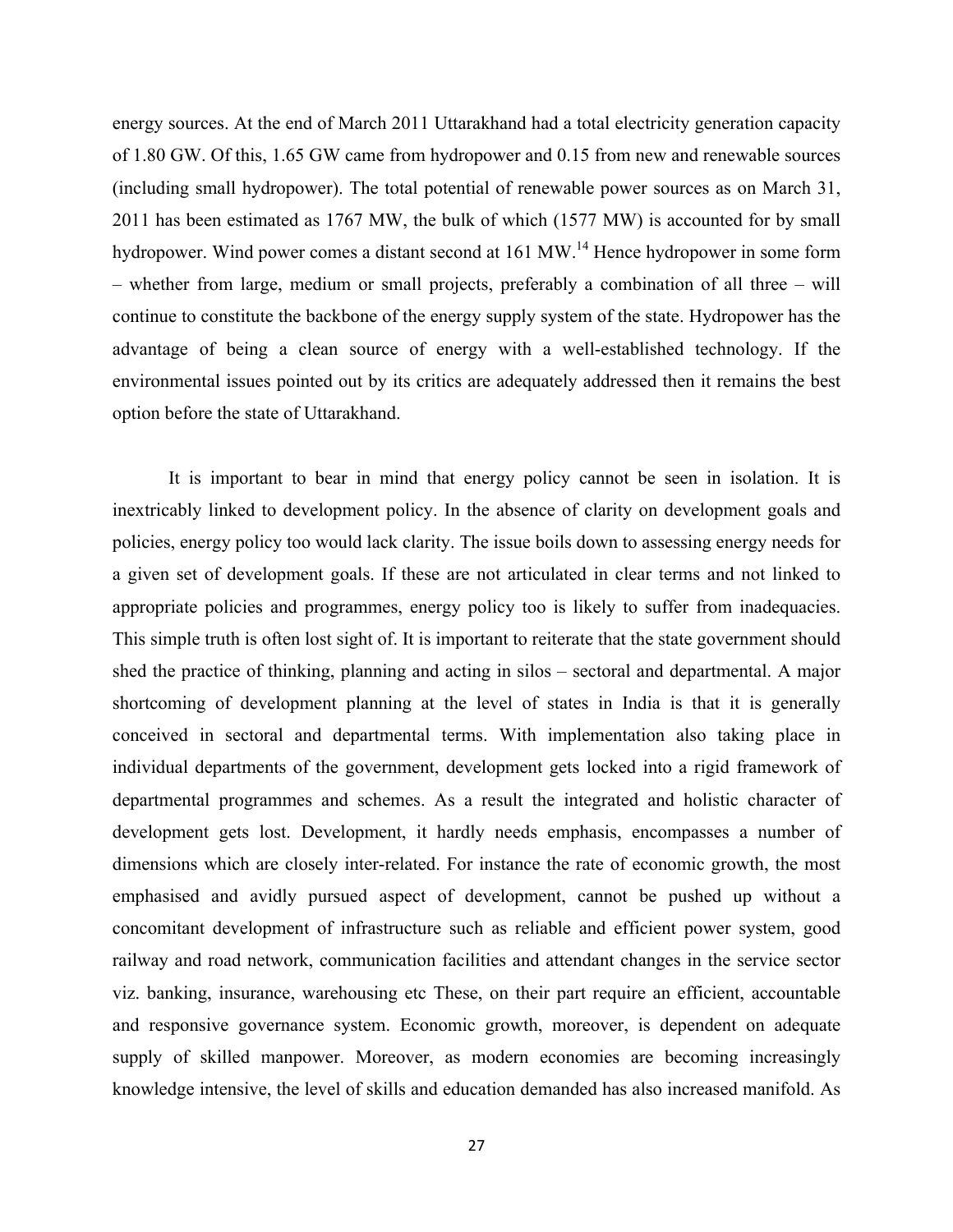a result, we cannot think of high and sustained growth without concomitant development in the education status of the people. Today we cannot depend only on the universalisation of literacy. The skill and quality of education being imparted by our institutions have to be of such standard and quality as would be commensurate with the demands of the development path that is chosen. Finally, an efficient workforce presupposes a healthy workforce. Health of the people is promoted by preventive and curative measures. The former requires proper nutrition, clean drinking water, sanitation, and pollution free environment to name the most obvious factors, while the latter presupposes an efficient and affordable health delivery system from the grassroots up. Finally, we cannot ignore the need to preserve social and cultural diversity and provide avenues for cultural expression and enjoyment, without which human existence cannot be considered complete. Thus, the linkages of economic growth with a wide range of actions in many areas of economic, social and indeed cultural life become apparent.

What this implies is that we must conceptualise development as a network or web of inter-related fields, all of which are equally important. All should be addressed simultaneously, since change in one field has an impact on, and is in turn affected by, change in other fields. It would be mistaken to conceive of change or development in a sequential mode: viz., let us take care of economic growth first and later worry about say health or education. The "triage"<sup>15</sup> model which underlies this thinking is inappropriate in the field of development. The aim of development policy is, or should be, to benefit all persons, irrespective of their economic or social status. On the contrary, the idea of social justice and equity demands that those who are most deprived and most in need should be benefited to a greater degree by allocating a larger share of resources in order to reduce economic and social inequalities and achieve a larger measure of equality in outcomes.

Economic and social policy should proceed in tandem in order to realise the larger goals that a society has set before itself. In India these goals have been spelt out by the Directive Principles of State Policy detailed in Part IV of the Constitution. The challenge before framers of development plans and policies is to craft a framework for addressing changes in all areas of economic, social, cultural life of a people in a holistic manner, while eschewing a narrow sectoral and/ or sequential approach. A network-based approach will, hopefully, overcome the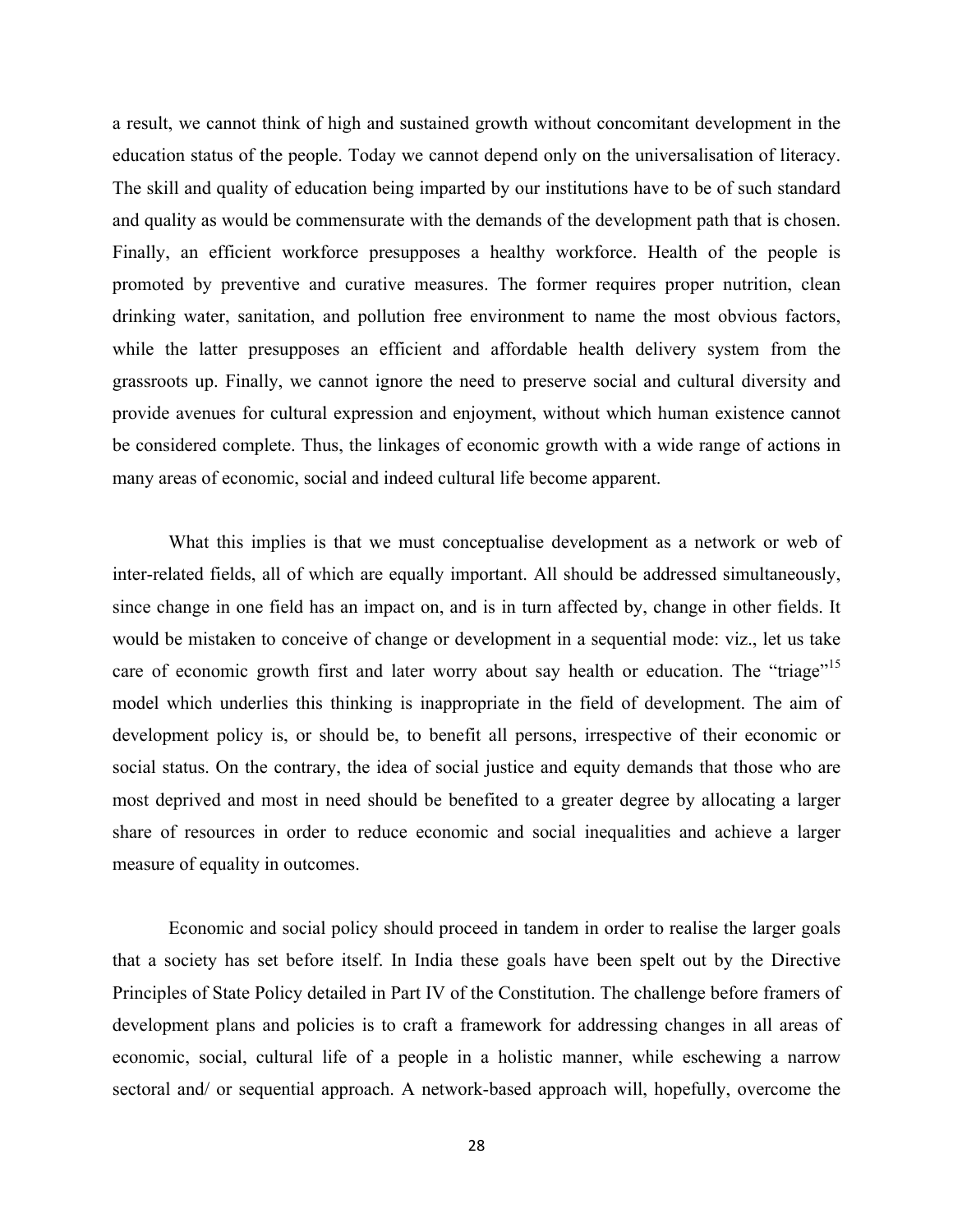limitations of the existing approach. The policy framework for sustainable development should resemble a complex web of inter-related activities rather than a series of discrete linear relationships. Such an approach requires careful mapping of all the areas in which interventions are proposed to achieve stated goals along with the mutual interrelationship of these areas. In the beginning a model such as this may not be easily amenable to quantification, except perhaps in the case of its economic components. It would therefore have to be largely articulated in a descriptive mode. That in itself would be a great advance over the existing situation. As greater sophistication is achieved in the articulation of the model, some degree of quantification can be expected.

A model for quantification of inter-relationships among a large number of economic sectors and sub-sectors is already in use at the level of national economies in the form of inputoutput framework. Input-output analysis refers "to the study of the effects that different sectors have on the economy as a whole, for a particular nation or region." The distinctive feature of the analysis is that it shows how "the output of one sector can become an input for another sector, which results in an *interlinked economic system<sup>16</sup>*" (emphasis added). In India input-output tables for the national economy have been in use since the 1950s. Input-Output tables for a few states have also been constructed, but mainly as one-off exercise. Unlike the Central tables the state tables have not been periodically revised. The input-out framework is a good model for conceptualising development as a network of closely inter-related activities. Though the economic variables are capable of quantification, the same cannot be said of non-economic factors. Gradually as the understanding of linkages among different components improves and relevant data become available, more areas can be quantified. Quite clearly this is an iterative exercise. The real challenge is to build in environmental factors and limits as inherent elements of the development process instead of considering them as externalities. A beginning has been made in this respect by the Government of India which constituted an Expert Group on Green National Accounts in April 2011 chaired by the noted economist Sir Partha Dasgupta. The Expert Group submitted its report in March 2013. I end this paper with this lengthy quote from the Executive Summary of the report:

The Report's central conclusion is that adjusting for population, the coin on the basis of which economic evaluation should be conducted is a comprehensive notion of wealth (adjusted for the distribution of wealth in the economy), not gross domestic product (GDP), nor the many other ad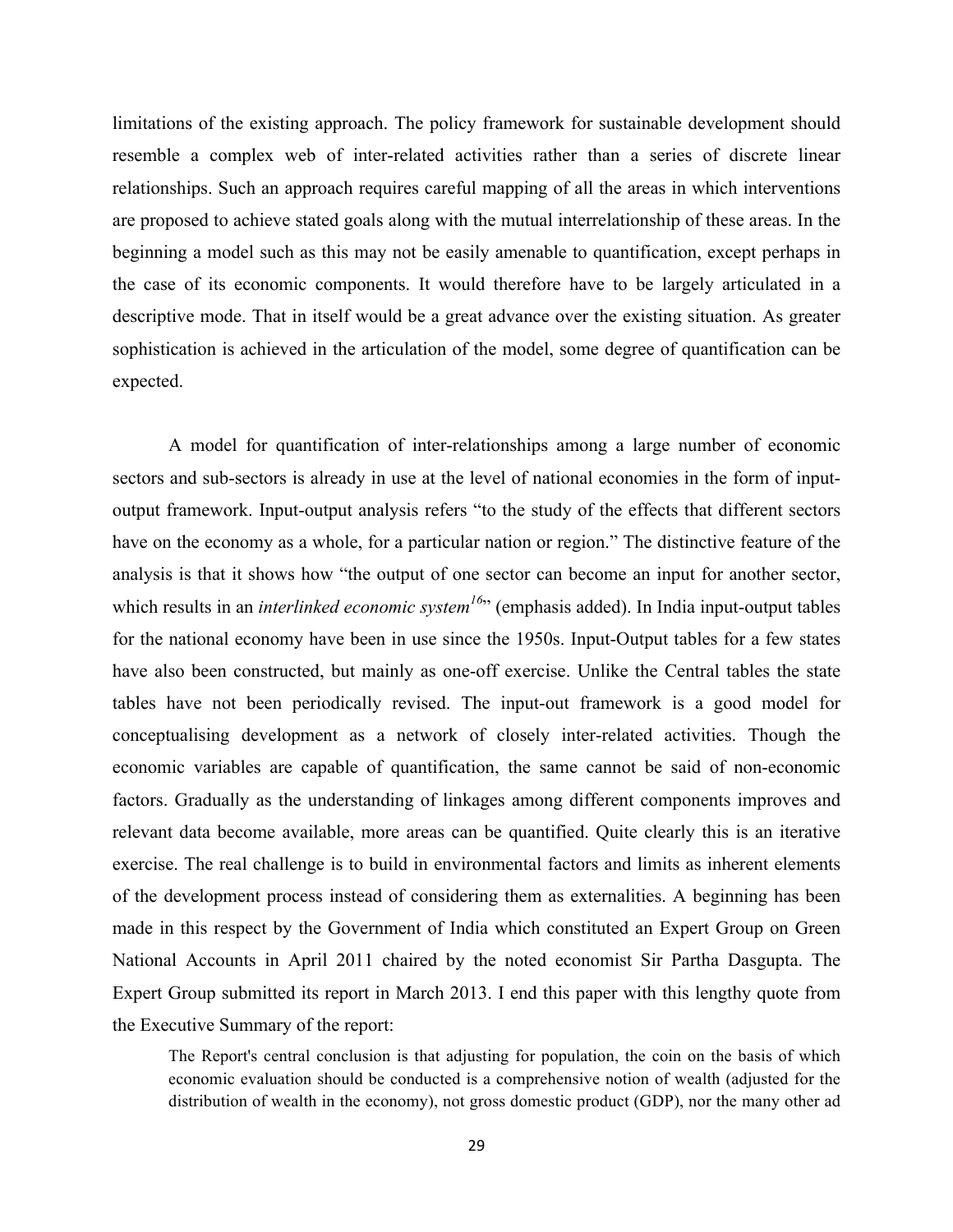hoc indicators of human well-being that have been advanced in recent years, such as the United Nations' Human Development Index (HDI). By wealth we mean the social value of an economy's stock of capital assets, comprising (i) reproducible capital (commonly known as "manufactured capital": roads, ports, cables, buildings, machinery, equipment, and so forth), (ii) human capital (population size and composition, education, health), and (iii) natural capital (ecosystems, land, sub-soil resources, and so on). We show in particular that changes in the circumstances of an economy should be judged on the basis of their effect on the economy's wealth per capita, adjusted for the distribution of wealth. We are able to so argue because we show that wealth per capita is the mirror image of intergenerational wellbeing averaged across the generations. To put it in other words, wealth per capita tracks intergenerational well-being averaged across the generations exactly: the former increases over a period of time if and only if the latter increases over that same period of time. This equivalence forms the basis for what may be called sustainability analysis (pp. 4-5).

#### **Notes**

<sup>2 2</sup> http://www.clubofrome.org/?p=326

<u> 1989 - Johann Stein, fransk politik (d. 1989)</u>

<sup>3</sup> Stephen McKenzie traces the origin of sustainability to the 60s when concern about environmental degradation as a result of poor resource management emerged. He quotes the founding charter of OECD that talks of promoting policies in member countries that would lead 'the highest sustainable economic growth and employment...in order to stimulate employment and increase living standards'. See Stephen McKenzie, "Social Sustainability: Towards Some Definitions", Hawke research Institute, Working Paper Series No. 27, 2004.

<sup>4</sup> "The world has enough for everyone's need, but not for everyone's greed" – Mahatma Gandhi

<sup>5</sup> Ideas like limits to growth (based on a report commissioned by the Club of Rome), small scale economy, and steady state economy which had considerable following in the decade of the 70s in the last century do not have much of a following except among some committed environmentalists. See Donella H Meadows et.al. *The Limits to Growth*, (New York: Universe Books, 1972); Herman E. Daly (ed.) Toward a Steady State Economy (San Francisco: W. H. Freeman,1972); E. F. Schumacher, Small Is Beautiful: Economics as if People Mattered (New York: Harper and Row Publishers, 1973)

<sup>6</sup> http://www.iisd.ca/consume/oslo004.html

<sup>7</sup> According to one articulation of the scientific basis of sustainability there is a basic difference between the views of nature held by policy-makers and public on one hand and by ecologists on the other. For the former nature is at or near equilibrium, conveyed by the general use of the term "balance of nature"; deterministic and predictable; highly resilient; and linear with an additive response to disturbance. Consequently it believes that disturbances can be dealt with by appropriate policy responses and social and technological interventions. These may be adequate to bring the system back to equilibrium. For ecologists nature is in a state of non-equilibrium; stochastic with low predictability; has contingent resilience; and is non-linear with multiplicative response to disturbance. Thus ecological systems are dynamic and non-equilibrial, dependent on natural disturbance processes with time lags following disturbance events that accumulate in space and time, are subject to threshold values that can lead to alternative stable states. The levels of resilience of ecological systems are not well known. Some key concepts relevant to ecological sustainability are:

<sup>&</sup>lt;sup>1</sup> http://www.unep.org/Documents.Multilingual/Default.asp?documentid=97&articleid=1503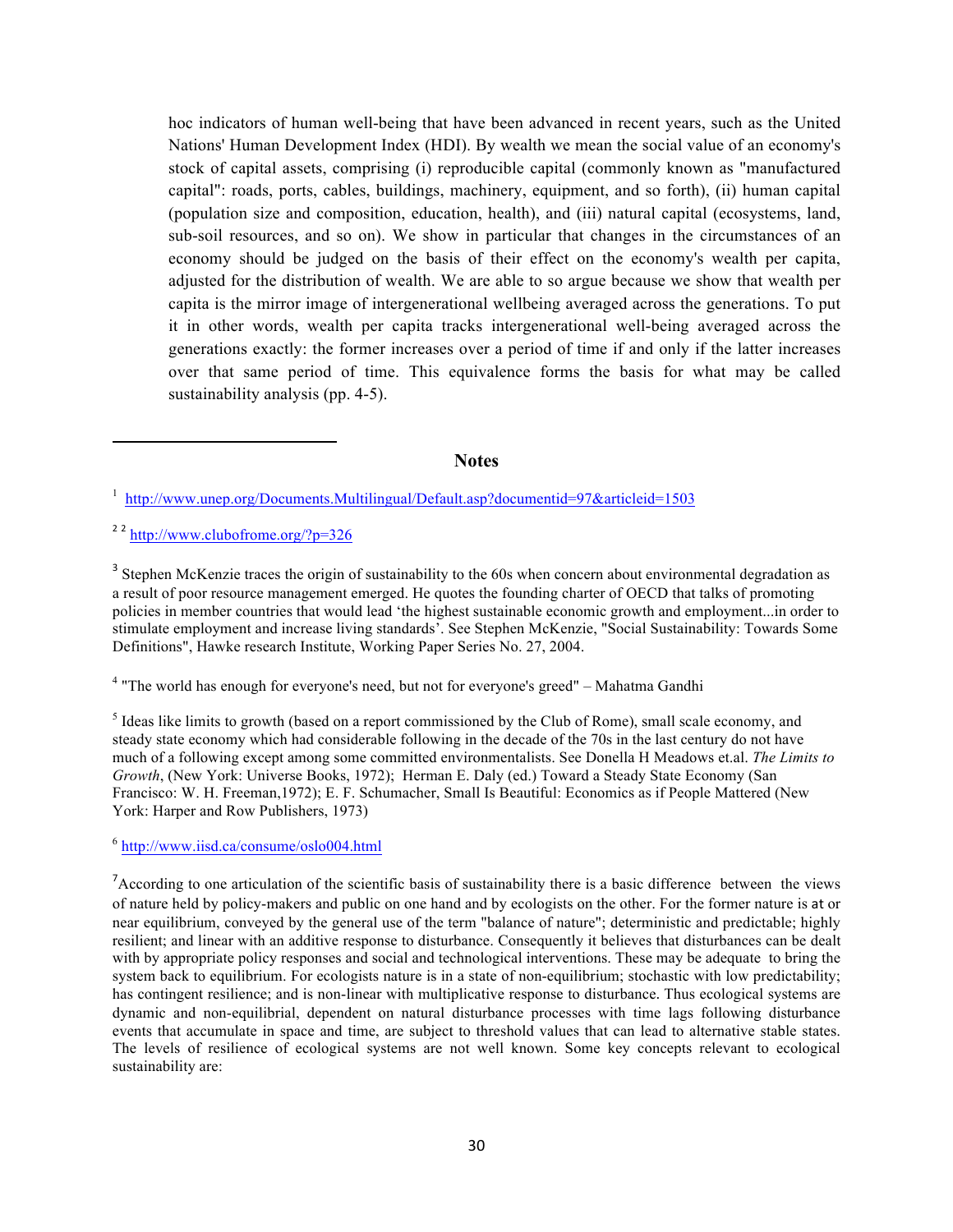**Integrity** – the state of being unimpaired, or the quality of being whole or complete. An ecological system has integrity when it maintains its characteristic compositions, structures, and processes against a background of anthropogenic disturbance.

<u> 1989 - Andrea Santa Andrea Andrea Andrea Andrea Andrea Andrea Andrea Andrea Andrea Andrea Andrea Andrea Andr</u>

**Resistance –** the amount of stress that can be absorbed by an ecosystem prior to a major state change

**Resilience –** the time taken to system recovery following a major state change

**Thresholds** – (i) non-linear changes in the value of an ecological state variable due to some external stressor or set of stressors (ii) precipitous change in the state of an ecological system after a physical or biological variable(s) surpasses a critical value. Barry R. Noon, "Scientific Concepts Underlying Ecological Sustainability", presentation made at a seminar on *Forests of the Western Himalaya: Conservation and Restoration of Ecosystem Services in a time of Climate Change,* organised by Centre for Ecology Development and Research (CEDAR) at Dehradun, June 28-29, 2014.

<sup>8</sup> http://en.wikipedia.org/wiki/Himalayas

<sup>9</sup> http://des.uk.gov.in/pages/display/103-district-tehsil-block-wise-census-details

 $10$  PCI data for some states is not available in the Economic Survey 2013-14. Hence comparison with all states is not possible.

<sup>11</sup> D. S. Kunwar, The Times of India, Tuesday, August 27, 2013.

<sup>12</sup> On July 2010, in response to an RTI application the Uttarakhand irrigation department claimed that the water flowing at Har Ki Pauri and Brahma Kund was not Ganga, but Aapoorti Dhara, as there are no records of Ganga flowing at this particular spot in government records. It claimed that the Ganga upstream of Bhimgoda has been diverted to meet the Upper Ganga Canal, and the Har Ki Pauri has the Aapoorti Dhara, not the Ganga. The sadhus of Haridwar, have countered this claim by pointing out that during the British period, after strenuous efforts of Pandit Madan Mohan Malviya, the water from the Ganga had to be diverted to Har Ki Pauri in Haridwar for the daily evening Ganga Aarti to be performed. (http://www.indiatvnews.com/print/news/is-it-ganga-or-someother- waterflowing-at-haridwar-uttarakhand-21795-1.html).

<sup>13</sup> The Inter-ministerial Group (IMG) appointed by the Ministry of Environment and Forests, Government of India to look into issues related to hydro power plants and ecological flows on the Ganga in its report dated April 2013 is reported to have recommended e-flow of 25% for the high flow (May-September) and average flow (April, October and November) seasons and 50% and 40% for power projects where the average monthly 6 river inflow during lean season (December-March) is less than 10% or between 10-15% respectively, of the average monthly river inflow of the high flow season (May-September), and 30% for the others. One member of the group, Sunita Narain, did not agree with this recommendation and instead proposed a 30% e-flow during May-October and 50% e-flow during November-April, based on an analysis of seven small hydro projects in the Alaknanda and Bhagirathi basins. The IMG estimated power loss of 11-23% and increase in levelised tariff of 13-30% in the Alaknanda basin; and power loss of 8-20% and increase in levelised tariff of 10-23% in the Bhagirathi basin as a result of the recommended eflows. In Sunita Narain's estimate energy generation is reduced by 24% and levelised tariff increases by 27% (Chandra Bhushan, Jonas Hemberg and Abhinav Kumar 2013, *Green Norms for Green Energy: Small Hydro Power*, Centre for Science and Environment, New Delhi, p 15 and p, 29)

The recommendations of the IMG have been severely criticised by Himanshu Thakkar who concludes his lengthy critique by saying: "A broad conclusion is inescapable that the IMG report (except the dissent note by Shri Rajendra Singh) is largely an exercise in deception, with a pro-hydropower bias. While this note points out key negative aspects of the IMG report, the IMG report is not without some positive aspects." "Comment on IMG (B.K. Chaturvedi) Committee Report on Upper Ganga Hydro and the River"

(http://sandrp.in/IMG\_report\_on\_Ganga\_has\_Pro\_Hydro\_Bias\_June2013.pdf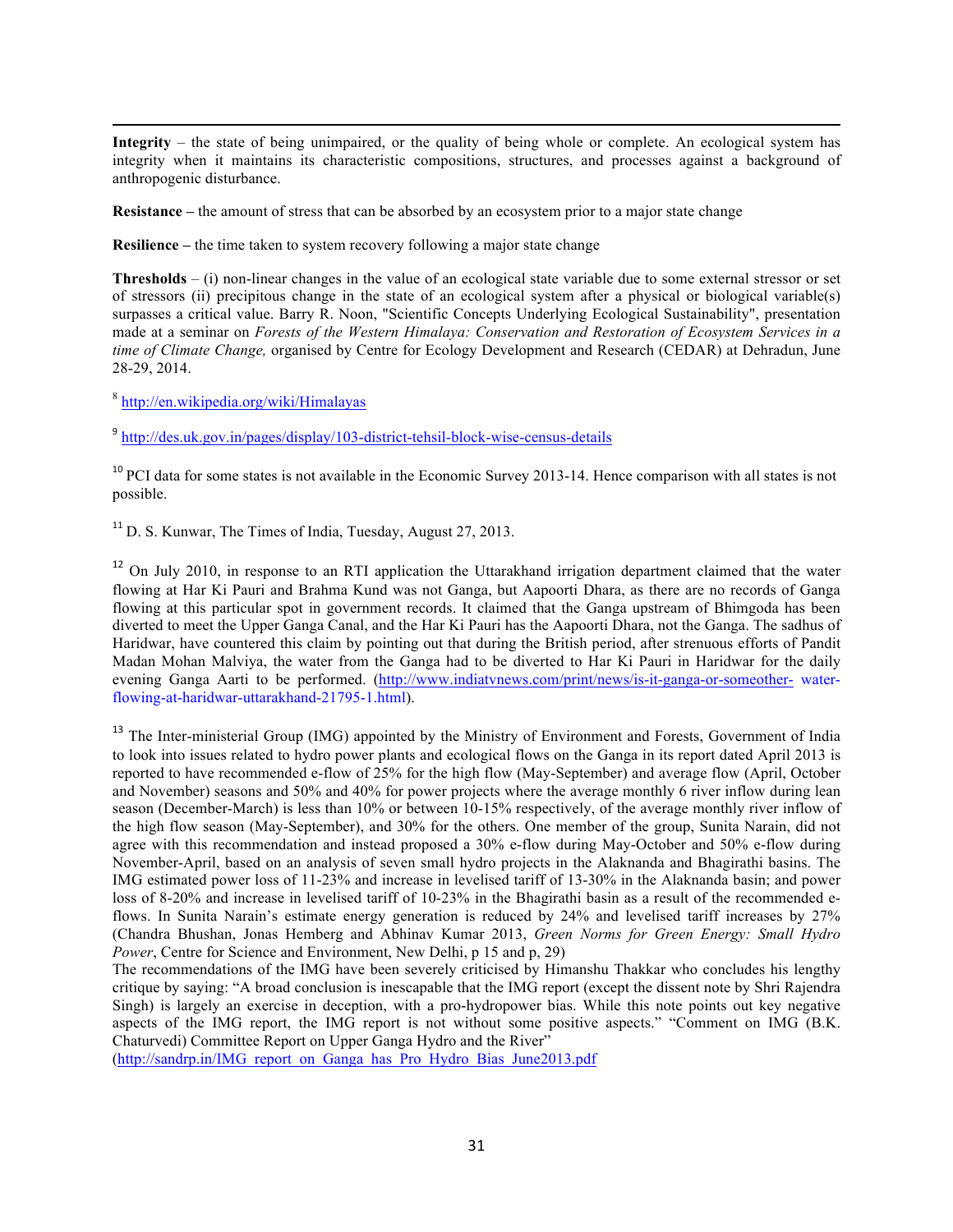<sup>14</sup> *Energy Statistics: 2012*, Central Statistics Office, Ministry of Statistics and Programme Implementation, Government of India.

The study by Chandra Bhushan et.al,. op.cit., citing *State-wise Numbers and Aggregate Capacity of SHP Projects (Upto 25 MW)*, Union Ministry of New and Renewal Energy reports SHP potential capacity of 1707.87 MW, installed capacity of 170.82 MW and capacity under development of 178.04 MW for SHPs in Uttarakhand.

<u> 1989 - Andrea Santa Andrea Andrea Andrea Andrea Andrea Andrea Andrea Andrea Andrea Andrea Andrea Andrea Andr</u>

<sup>15</sup> "Triage" is a term that has its origins in "the sorting of and allocation of treatment to patients and especially battle and disaster victims according to a system of priorities designed to maximize the number of survivors". In its application to projects it stands for "the assigning of priority order to projects on the basis of where funds and other resources can be best used, are most needed, or are most likely to achieve success". (http://www.merriamwebster.com/dictionary/triage).

<sup>16</sup> www.investopedia.com/terms/i/input-output-analysis.asp. Accessed on 17 June 2013. A good analysis of input-analysis tables prepared for the Indian economy since 1948 is provided by Hiroshi Kuwamori & Hajime Sato "Features of Input-Output Tables of India". Paper presented at the 17<sup>th</sup> Input-Output Conference in Sao Paolo, July 13-17, 2009 (www.iioa.org/pdf/17th%Conf/Papers/89005152\_090517\_225849\_Paper267.PDF)

#### **References**

Anand, Sudhir and Amartya Sen (2000), "Human Development and Economic Sustainability, World Development, Vol. 28, No. 12 (http://www2.econ.iastate.edu/classes/tsc220/hallam/Readings/AnandSenHumanDevelopmentEc

onomicSustainability.pdf)

Asian Development Bank, Government of Uttarakhand, The World Bank (August 2013), *Uttarakhand Disaster 2013: Joint Rapid Damage and Needs Assessment Report*

Baland, Jean Marie, Sanghamitra Das and Dilip Mookherjee (2014), "Forest Degradation in the Himalayas: Determinants and Policy Options" in Barrett, Maler and Maskin (2014)

Barrett, Scott, Karl-Goran Maler and Eric S. Maskin (Eds.) (2014), *Environment & Development Economics: Essays in Honor of Sir Partha Dasgupta* (Oxford University Press)

Barrett, Scott, Karl-Goran Maler, and Eric Maskin (2014), "Partha Dasgupta's Contribution to Environment and Development Economics" in Barrett, Maler and Maskin (eds.) (2014) pp 22-23

Chandra Bhushan, Jonas Hemberg and Abhinav Kumar (2013), *Green Norms for Green Energy: Small Hydro Power*, Centre for Science and Environment, New Delhi

Daly, Herman E. ed. (1972), *Toward a Steady State Economy*, San Francisco: W. H. Freeman

Eckholm, Erik P. (1976), *Losing Ground: Environmental Stress and World Food Prospects*, New York: W. W. Norton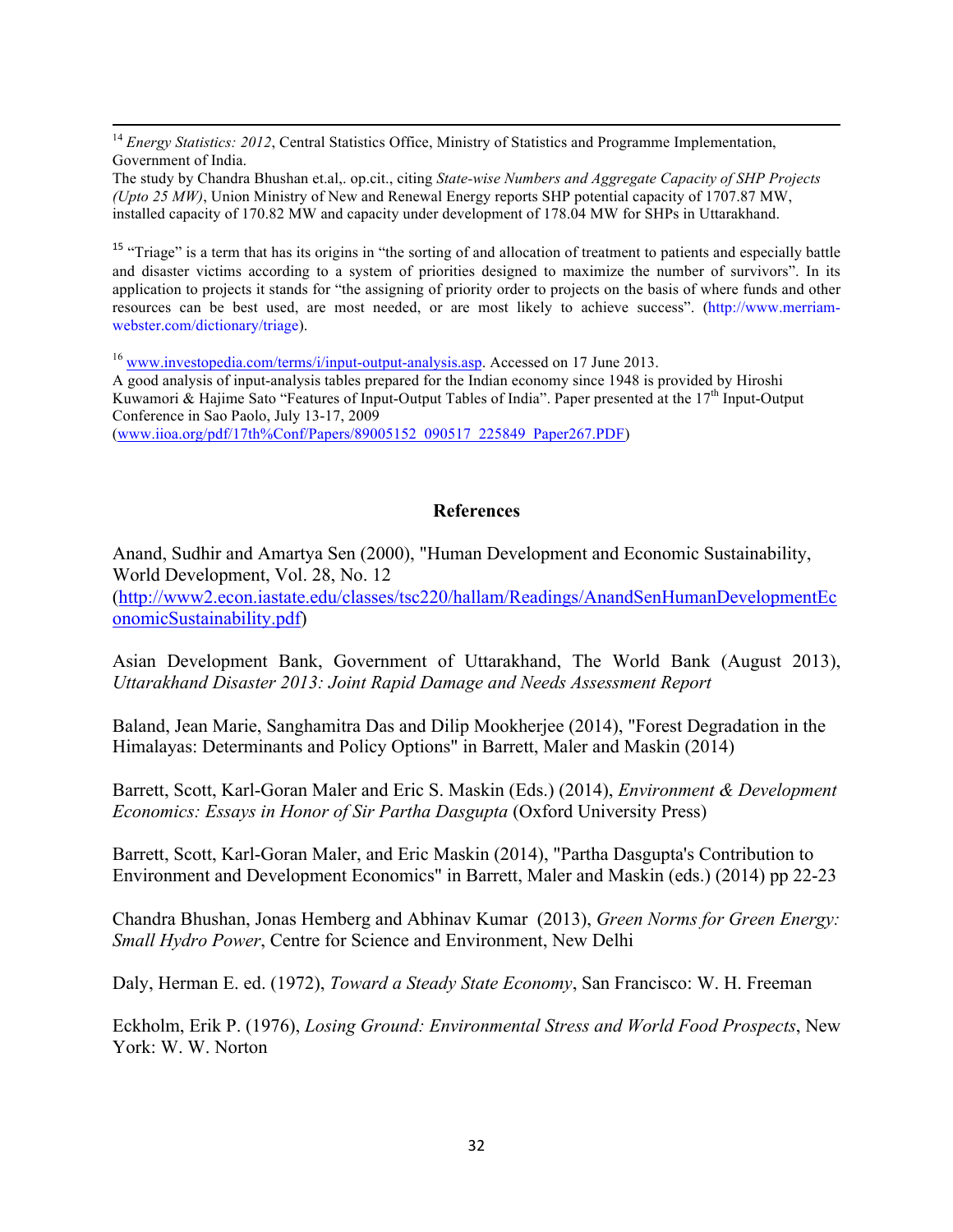Goodland, Robert (1995), "The Concept of Environmental Sustainability" *Annual Review of Ecology and Systematics*, Vol. 26

<u> 1989 - Andrea Santa Andrea Andrea Andrea Andrea Andrea Andrea Andrea Andrea Andrea Andrea Andrea Andrea Andr</u>

Government of India, Ministry of Finance (2014), *Economic Survey 2013-14*

Government of India, Central Statistics Office, Ministry of Statistics and Programme Implementation *Energy Statistics: 2012*

Government of India, Registrar General and Census Commissioner, Census 2011, Paper 1 of 2011: Provisional Population Totals, Uttarakhand

Government of Uttarakhand, Directorate of Economics and Statistics (Report of 15 February 2014 a)

Government of Uttarakhand (2014 b), Directorate of Economics and Statistics, *Statistical Diary 2012-13*

Government of Uttarakhand, Directorate of Economics and Statistics, *Estimates of State Domestic Product of Uttarakhand (2004-05 to 2013-14 with base year, 2004-05)*, n.d

Government of Uttarakhand, Directorate of Economics and Statistics, *Estimates of State Domestic Product of Uttarakhand (1999-2000 to 2006-07 with base year, 1999-2000)*, n.d.

*Green National Accounts in India: A Framework* (2013), A Report by an Expert Group Convened by the National Statistical Organization, Ministry of Statistics and Programme Implementation, Government of India

Ives, Jack and Bruno Messerli (1989), *Theory of Himalayan Degradation*, Routledge

Kunwar, D. S. (August 27, 2013) The Times of India

McKenzie, Stephen (2004), "Social Sustainability: Towards Some Definitions", Hawke Research Institute, Working Paper Series, No. 27 (https://atn.edu.au/Documents/EASS/HRI/workingpapers/wp27.pdf)

Meadows, Donella H et.al. (1972), *The Limits to Growth*, New York: Universe Books

Morelli, John "Environmental Sustainability: A Definition for Environmental Professionals", http://www.environmentalmanager.org/wp-content/uploads/2011/09/Article2Morelli1.pdf

Mulder, Peter and Jeroen C. J. N. Van Den Bergh (2001), "Evolutionary Economic Theories of Sustainable Development", *Growth and Change*, Vol.32 (Winter 2001)

Noon, Barry R. "Scientific Concepts Underlying Ecological Sustainability", presentation made at a seminar on *Forests of the Western Himalaya: Conservation and Restoration of Ecosystem*